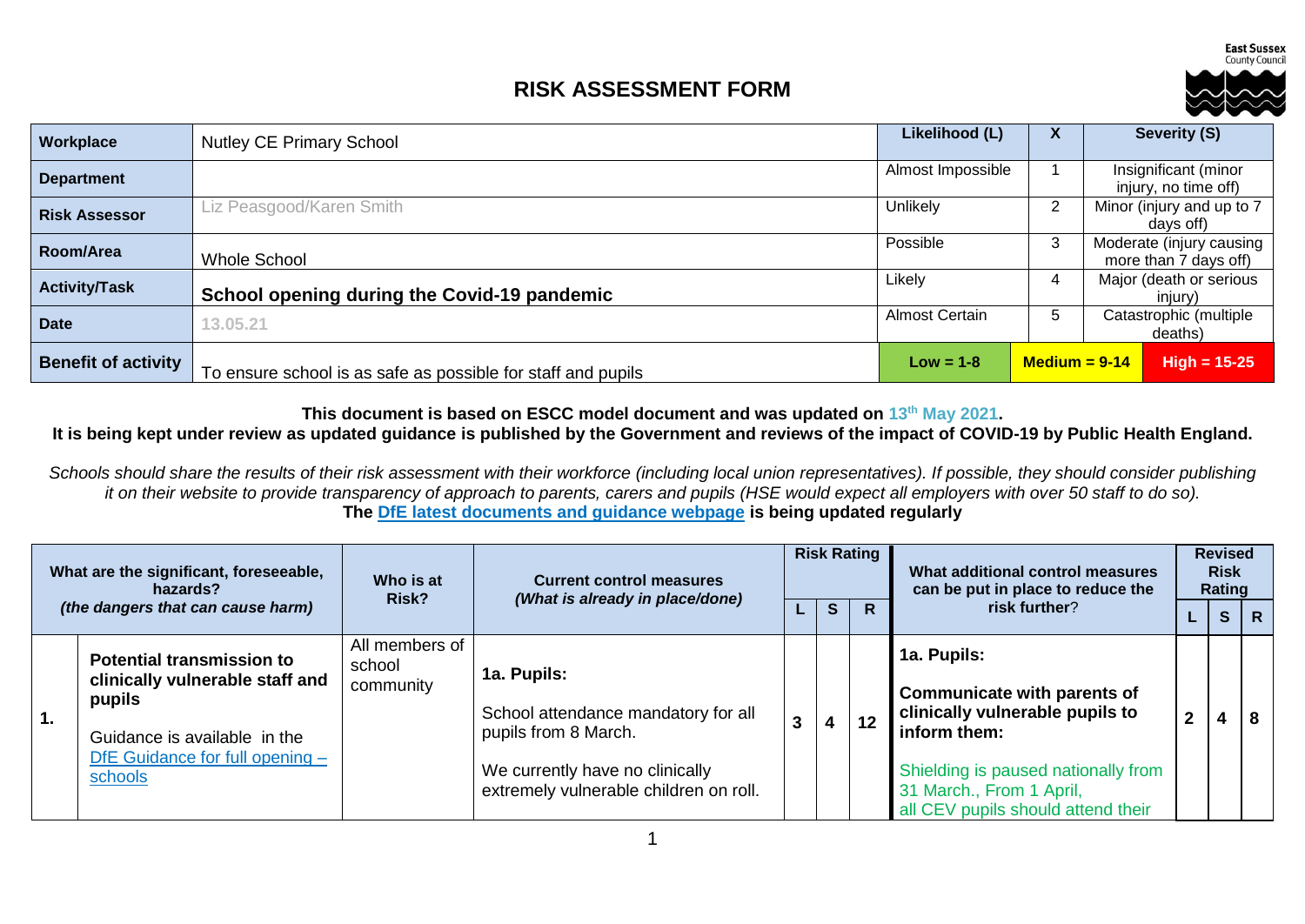| 1b. Staff:<br>The school will continue to<br>assess the health and safety<br>risks to staff and meet their<br>equality duties as per their<br>local procedures.<br>Governors and leaders should<br>pay regard to the work-life<br>balance and wellbeing of all<br>staff including the headteacher.<br>Schools should ensure they<br>have explained to all staff the<br>measures they are proposing<br>putting in place and involve all<br>staff in that process<br>Review systems to support the<br>well-being of staff who may be<br>anxious. Information about the<br>extra mental health support for<br>pupils and teachers is<br>available. The government has<br>just launched the Wellbeing for<br>Education Return programme.<br>Clinically extremely vulnerable | school unless they are one of the<br>very small number of pupils under<br>paediatric or other specialist care<br>and have been advised by their GP<br>or clinician not to attend. Pupils<br>who live with someone who<br>is CEV should continue to attend<br>school as normal.<br>As normal, you should not<br>encourage parents to request<br>unnecessary medical evidence<br>such as doctors' notes from their<br>GP when their child is absent from<br>school due to illness. This is<br>especially important in the context<br>of the pandemic and the<br>coronavirus (COVID-19)<br>vaccination programme. If<br>evidence is required, it can take<br>the form of prescriptions,<br>appointment cards, text or email<br>confirmation of appointments,<br>rather than a doctors' note. As<br>usual, input from GPs should only<br>be sought where there are complex<br>health needs or persistent absence<br>issues. |
|-------------------------------------------------------------------------------------------------------------------------------------------------------------------------------------------------------------------------------------------------------------------------------------------------------------------------------------------------------------------------------------------------------------------------------------------------------------------------------------------------------------------------------------------------------------------------------------------------------------------------------------------------------------------------------------------------------------------------------------------------------------------------|-------------------------------------------------------------------------------------------------------------------------------------------------------------------------------------------------------------------------------------------------------------------------------------------------------------------------------------------------------------------------------------------------------------------------------------------------------------------------------------------------------------------------------------------------------------------------------------------------------------------------------------------------------------------------------------------------------------------------------------------------------------------------------------------------------------------------------------------------------------------------------------------------------------------------|
| staff are currently shielding and<br>working from home.                                                                                                                                                                                                                                                                                                                                                                                                                                                                                                                                                                                                                                                                                                                 |                                                                                                                                                                                                                                                                                                                                                                                                                                                                                                                                                                                                                                                                                                                                                                                                                                                                                                                         |
| Lateral flow testing is now<br>available for all staff but not<br>mandatory and they do not<br>need to provide proof of a<br>negative test result to attend<br>school or college in person,                                                                                                                                                                                                                                                                                                                                                                                                                                                                                                                                                                             | Pupils who are under the care of<br>a specialist health professional:<br>Request parents discuss<br>their child's care needs with<br>their health professional to<br>ensure appropriate risk                                                                                                                                                                                                                                                                                                                                                                                                                                                                                                                                                                                                                                                                                                                            |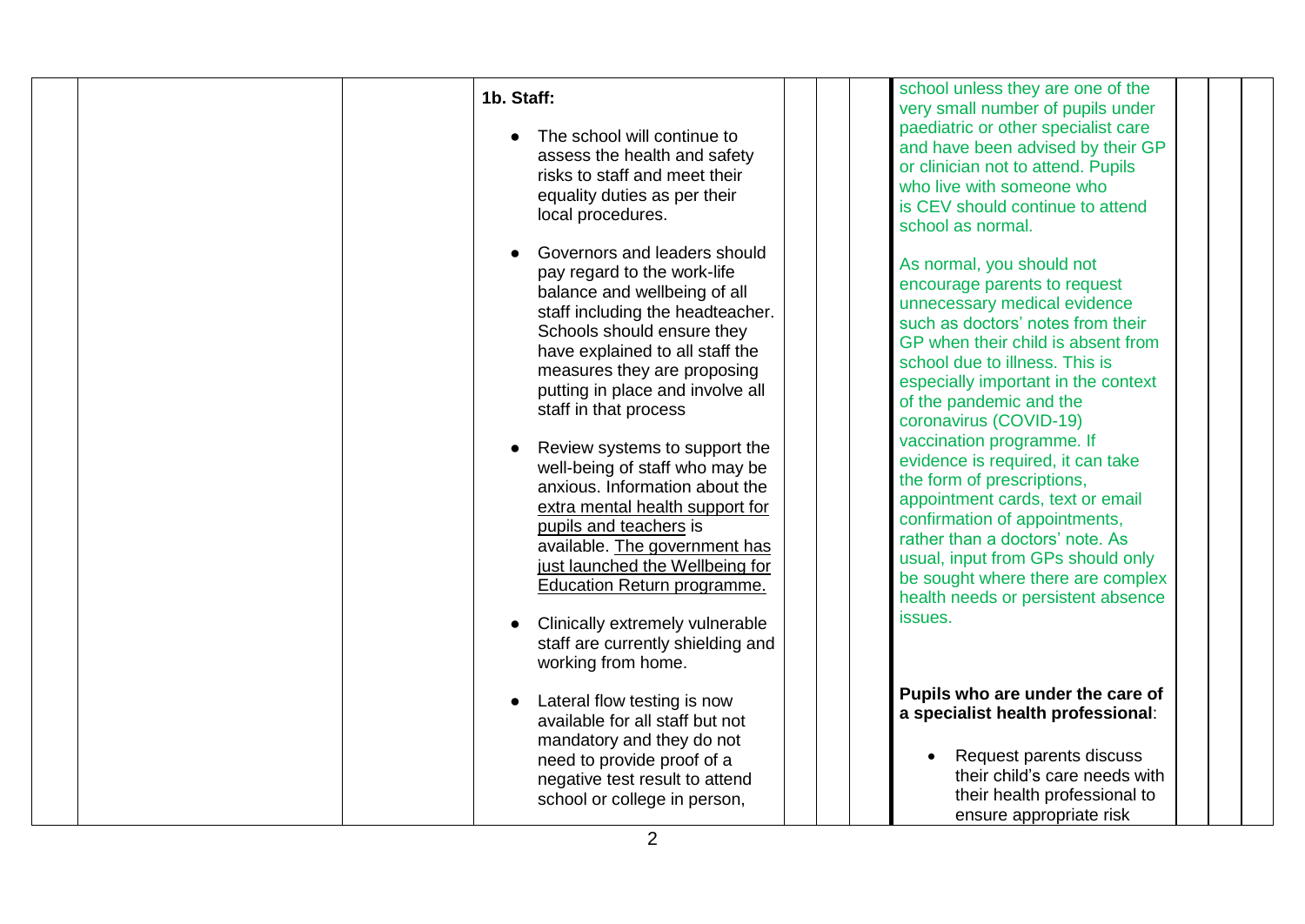| although participation in testing<br>is strongly encouraged<br>Rapid asymptomatic<br>coronavirus (COVID-19) testing<br>for staff in primary schools,<br>school-based nursieries and<br>maintained nursery schools<br>guidance. LFT are not<br>compulsory for primary children<br>and are not available through<br>primary schools.<br>Supply teachers and other<br>temporary or peripatetic<br>teachers (Section 2 of the<br>Guidance for full opening:<br>schools) can move between<br>schools, but leaders should<br>consider how to minimise the<br>numbers of visitors to site<br>where possible.<br>We currently have no<br>volunteers in school. If we do<br>have volunteers in, we will<br>keep mixing of volunteers<br>across groups to a minimum,<br>and they should remain 2m<br>from pupils and staff where<br>possible | controls. Further advice is<br>available from the Royal<br>College of Pediatrics and<br>Child Health.<br>Ensure these pupils have<br>the support they need to<br>ensure they are able to<br>access remote learning<br>1b. Staff:<br><b>Conduct individual staff risk</b><br>assessments for COVID-19 in<br>line with the latest guidance.<br>Guidance on completing an<br>individual risk assessment and<br>templates are available on the web<br>shop.<br>CEV staff are advised not to attend<br>the workplace until at least 31<br>March 2021.<br>Employers should talk to their staff<br>about how they will be supported,<br>including to work from home.<br>CEV individuals should continue to<br>shield even after they have been<br>vaccinated. |
|------------------------------------------------------------------------------------------------------------------------------------------------------------------------------------------------------------------------------------------------------------------------------------------------------------------------------------------------------------------------------------------------------------------------------------------------------------------------------------------------------------------------------------------------------------------------------------------------------------------------------------------------------------------------------------------------------------------------------------------------------------------------------------------------------------------------------------|--------------------------------------------------------------------------------------------------------------------------------------------------------------------------------------------------------------------------------------------------------------------------------------------------------------------------------------------------------------------------------------------------------------------------------------------------------------------------------------------------------------------------------------------------------------------------------------------------------------------------------------------------------------------------------------------------------------------------------------------------------|
| Schools are being strongly<br>encouraged by the DfE to<br>continue to host ITT trainees.<br>Section 2 of the Guidance for<br>full opening: schools 4<br>November 2020 - Risk                                                                                                                                                                                                                                                                                                                                                                                                                                                                                                                                                                                                                                                       | <b>Clinically Extremely</b><br>$\bullet$<br><b>Vulnerable (CEV)</b><br>employees should work<br>from home during the<br>period of national<br>restrictions, and schools<br>should consider what                                                                                                                                                                                                                                                                                                                                                                                                                                                                                                                                                        |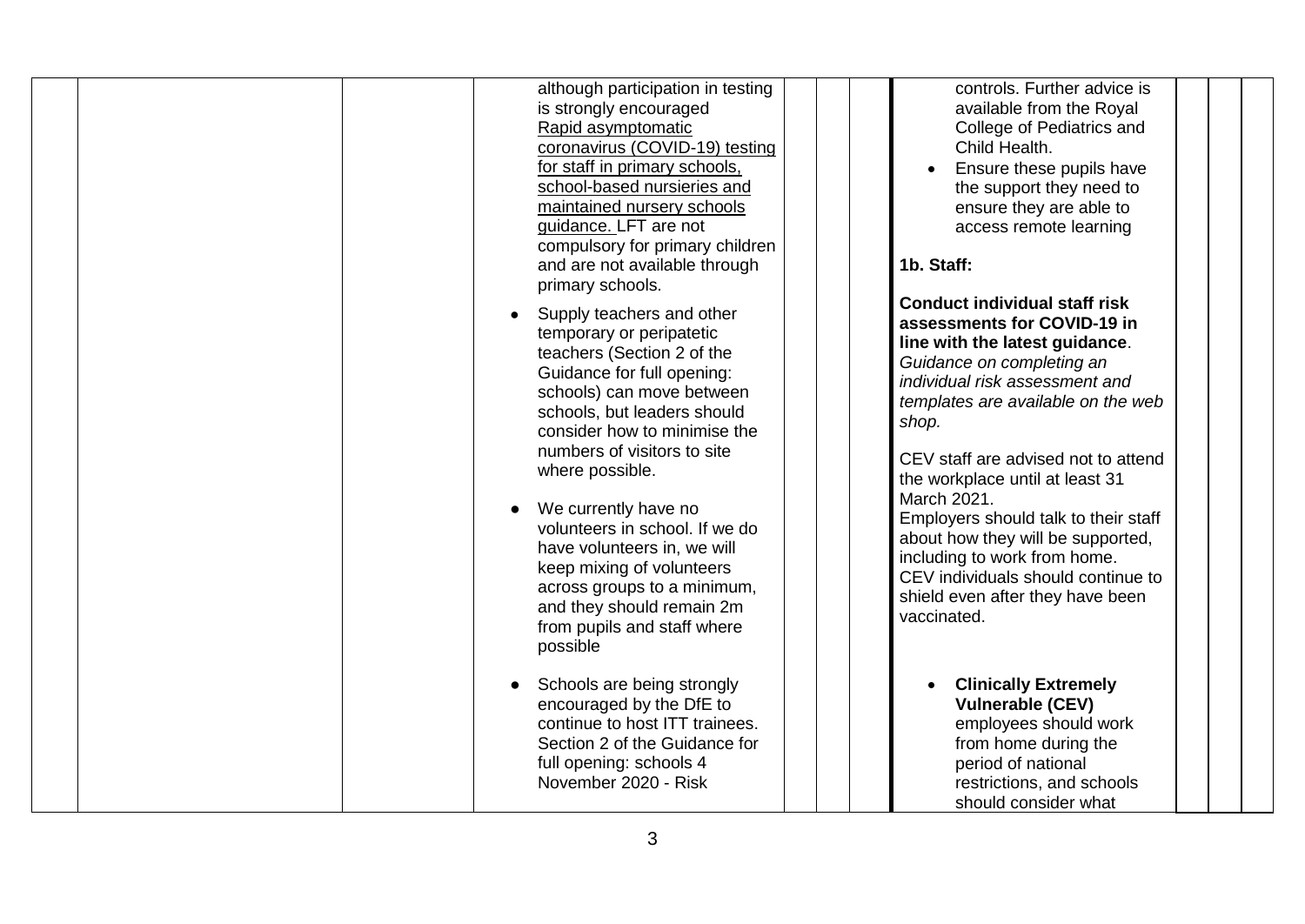|  | assessments should be           |  | arrangements could be                |  |
|--|---------------------------------|--|--------------------------------------|--|
|  | conducted as they are for staff |  | made for the teacher to              |  |
|  |                                 |  | deliver lessons virtually            |  |
|  |                                 |  | from home, where possible,           |  |
|  |                                 |  | with support staff                   |  |
|  |                                 |  | supporting children in the           |  |
|  |                                 |  |                                      |  |
|  |                                 |  | classroom                            |  |
|  |                                 |  | Guidance on shielding and            |  |
|  |                                 |  | protecting people who are clinically |  |
|  |                                 |  | extremely vulnerable from COVID-     |  |
|  |                                 |  | 19                                   |  |
|  |                                 |  |                                      |  |
|  |                                 |  | <b>Consider staff who may</b>        |  |
|  |                                 |  | otherwise be at increased            |  |
|  |                                 |  | risk from COVID-19.                  |  |
|  |                                 |  | PHE's COVID-19: review of            |  |
|  |                                 |  | disparities in risks and             |  |
|  |                                 |  | outcomes report.                     |  |
|  |                                 |  | Headteachers should                  |  |
|  |                                 |  | consult with BAME staff to           |  |
|  |                                 |  | review and revise                    |  |
|  |                                 |  | deployment if appropriate.           |  |
|  |                                 |  | <b>BAMEed's resources may</b>        |  |
|  |                                 |  | be helpful in this process.          |  |
|  |                                 |  | They can be found here:              |  |
|  |                                 |  | https://www.bameednetwor             |  |
|  |                                 |  | k.com/                               |  |
|  |                                 |  |                                      |  |
|  |                                 |  | People who live with                 |  |
|  |                                 |  | those who are clinically             |  |
|  |                                 |  | extremely vulnerable or              |  |
|  |                                 |  | clinically vulnerable can            |  |
|  |                                 |  | attend the workplace                 |  |
|  |                                 |  |                                      |  |
|  |                                 |  | Consider any risks to                |  |
|  |                                 |  | female employees of                  |  |
|  |                                 |  |                                      |  |
|  |                                 |  | childbearing age and, in             |  |
|  |                                 |  | particular, risks to new and         |  |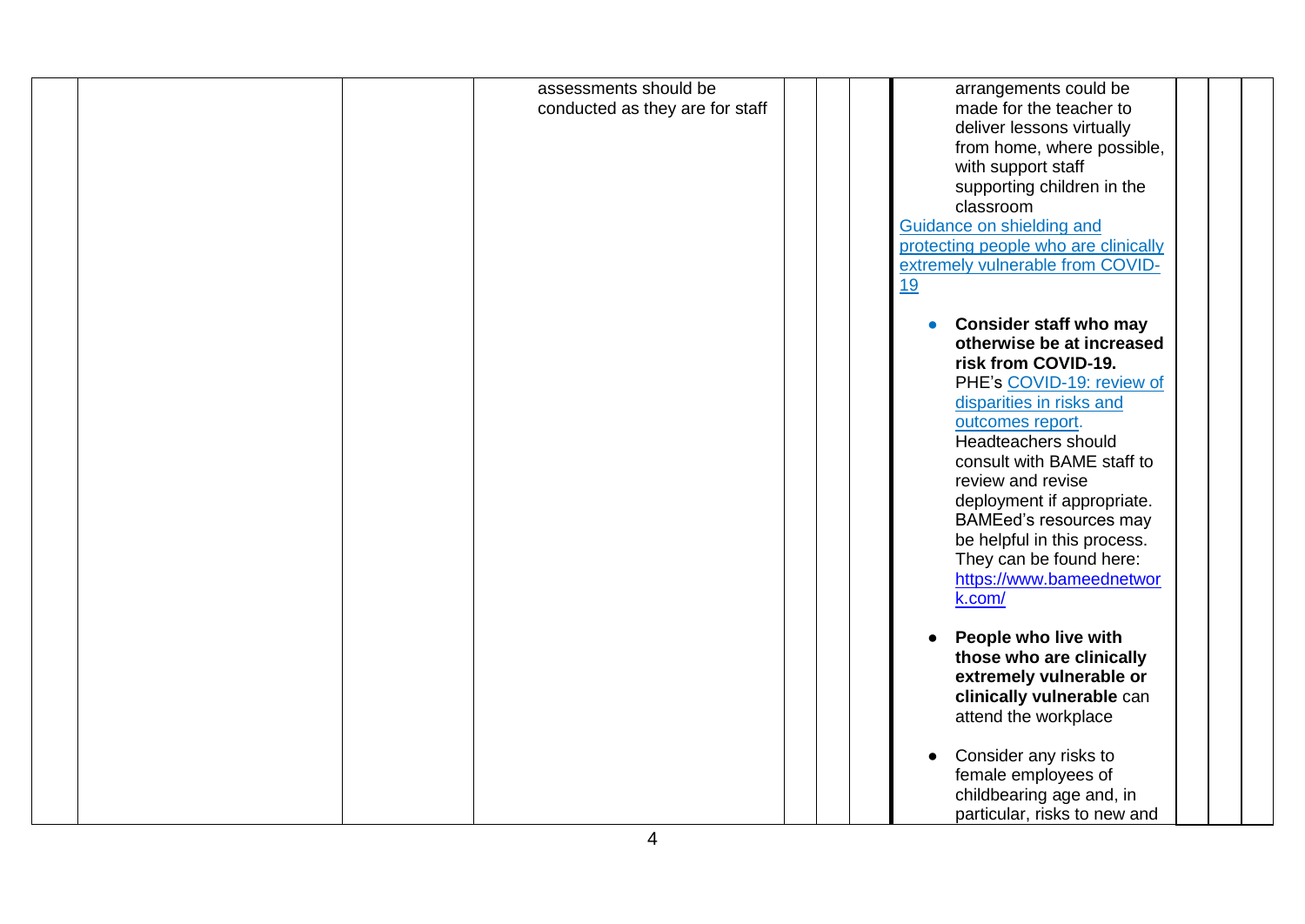|    |                                                                  |                                           |                                                                                                                                                                                                                                                                                                                                                          |                |   |                | expectant mothers. If you<br>are notified that an<br>employee is pregnant,<br>breastfeeding, or has given<br>birth within the last 6<br>months, you should check<br>the workplace risk<br>assessment to see if any<br>new risks have arisen.<br>Conduct an assessment to<br>help identify any additional<br>action that needs to be<br>taken to mitigate risks. Any<br>risks identified at that point,<br>or later during the<br>pregnancy, in the first 6<br>months after birth, or while<br>the employee is still<br>breastfeeding, should be<br>part of the general<br>workplace risk assessment.<br>Take appropriate sensible<br>action to reduce, remove or<br>control the risks. |   |   |   |
|----|------------------------------------------------------------------|-------------------------------------------|----------------------------------------------------------------------------------------------------------------------------------------------------------------------------------------------------------------------------------------------------------------------------------------------------------------------------------------------------------|----------------|---|----------------|----------------------------------------------------------------------------------------------------------------------------------------------------------------------------------------------------------------------------------------------------------------------------------------------------------------------------------------------------------------------------------------------------------------------------------------------------------------------------------------------------------------------------------------------------------------------------------------------------------------------------------------------------------------------------------------|---|---|---|
| 2. | <b>Risk of ongoing</b><br>contamination from pupils<br>and staff | All members of<br>the school<br>community | Follow the DfE's guidance for leaders<br>and staff in schools on use of the NHS<br>COVID-19 app. See the guidance here<br>The following control measures should<br>be considered in addition to those<br>outlined in the East Sussex Model<br><b>Risk Assessments for:</b><br>(i) Movement around the School site,<br>(ii) General classroom activities, | $\overline{2}$ | 3 | $6\phantom{1}$ | $2a - P$ upils<br>Rapid testing using Lateral Flow<br>Devices (LFD)s will support the<br>return to face-to-face education by<br>helping to identify people who are<br>infectious but do not have any<br>coronavirus (COVID-19)<br>symptoms. Testing remains<br>voluntary but strongly encouraged.<br>Testing is currently for staff, not for<br>pupils through school.                                                                                                                                                                                                                                                                                                                 | 2 | 3 | 6 |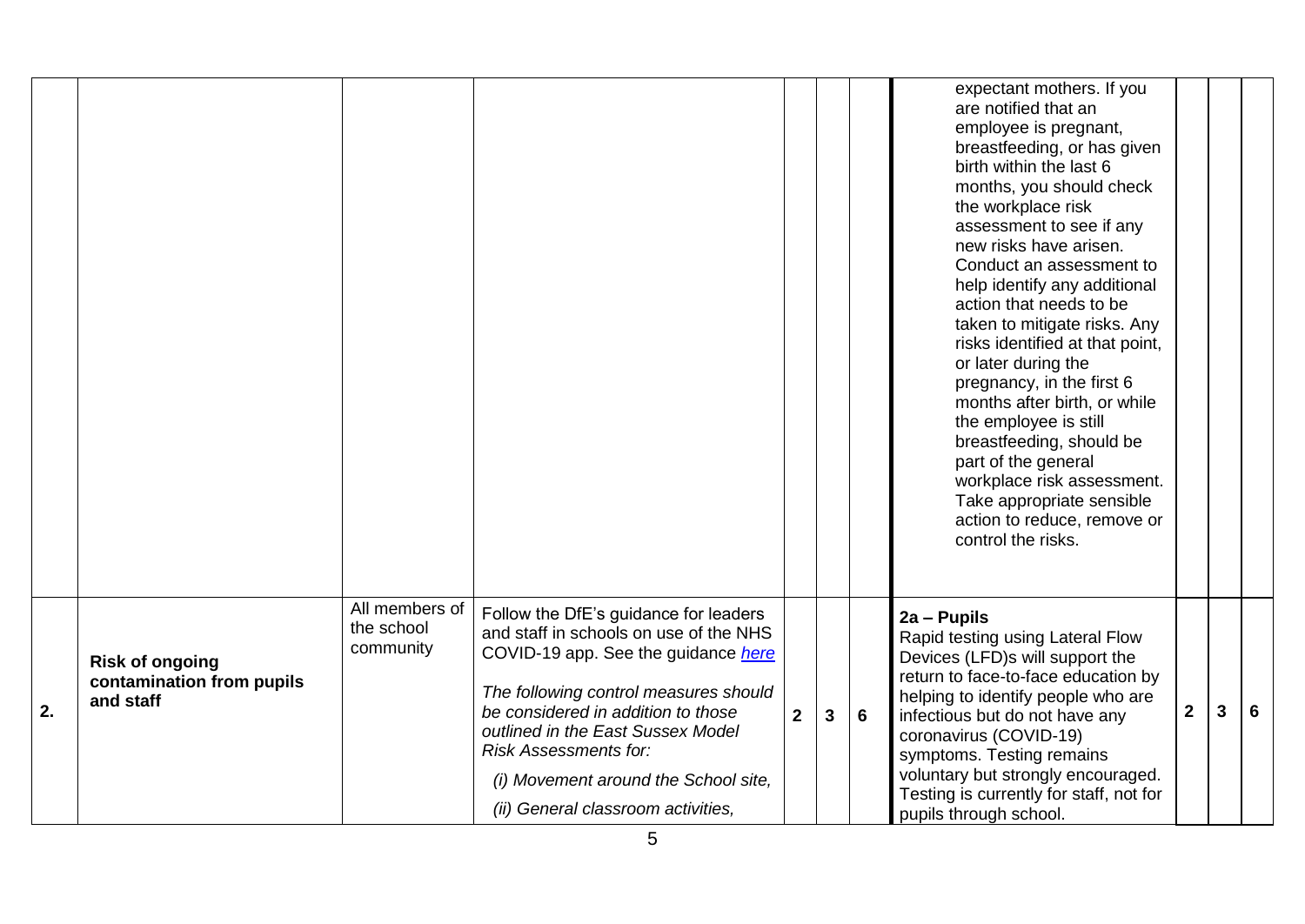| (iii) Playground activities,                                                                                                                                                                                                                                                                                                                                                                                                                                                                                    | Test kits are not available from                                                                                                                                                                                                                                                                                               |
|-----------------------------------------------------------------------------------------------------------------------------------------------------------------------------------------------------------------------------------------------------------------------------------------------------------------------------------------------------------------------------------------------------------------------------------------------------------------------------------------------------------------|--------------------------------------------------------------------------------------------------------------------------------------------------------------------------------------------------------------------------------------------------------------------------------------------------------------------------------|
| (iv) Play equipment                                                                                                                                                                                                                                                                                                                                                                                                                                                                                             | primary schools for pupils. Parents                                                                                                                                                                                                                                                                                            |
| (v) Educational Visits                                                                                                                                                                                                                                                                                                                                                                                                                                                                                          | advised of how to get LFTs via HT                                                                                                                                                                                                                                                                                              |
|                                                                                                                                                                                                                                                                                                                                                                                                                                                                                                                 | email on 5.3.21. LFTs now widely                                                                                                                                                                                                                                                                                               |
| Educational day visits resume from 12<br>April.<br>Any day visits must be conducted in<br>line with relevant COVID-19 secure<br>guidelines and regulations. This<br>includes systems of controls, such as<br>keeping children within their consistent<br>groups and the COVID-secure<br>measures in place at the destination.<br>All day visits should ensure a thorough<br>risk assessment is in place. As part of<br>the risk assessment consult the health<br>and safety quidance on educational<br>visits.- | available.<br>Ensure any staff or pupils<br>who wear face coverings on<br>the way to school are<br>following the processes for<br>removal, storage/disposal<br>of the mask and that they<br>must hand wash on arrival<br>in line with the guidance on<br>safe working in education,<br>childcare and children's<br>social care |
| All overseas visits are prohibited as<br>are residential visits until Easter 2021<br>when a review will be carried out.<br>Schools may undertake domestic<br>residential visits from 17 May. They<br>will need to adhere to the COVID-19<br>guidance and regulations in place at<br>that time.                                                                                                                                                                                                                  | Work in partnership with<br>local BAME and/or faith<br>communities to reinforce<br>individual and household<br>risk reduction strategies<br>relevant to the school<br>community PHE review of<br>the impact of Covid-19 on<br><b>BAME</b> groups<br>$2b - Start$                                                               |
| Annex C of the Schools coronavirus<br>(CVID-19) operational guidance sets<br>out the conditions that should be met<br>when planning and undertaking a<br>residential educational visit, including:                                                                                                                                                                                                                                                                                                              | Organise appropriately<br>sized groups and<br>encourage social distancing<br>in line with the detailed<br>actions within the DfE<br>guidance for full opening of                                                                                                                                                               |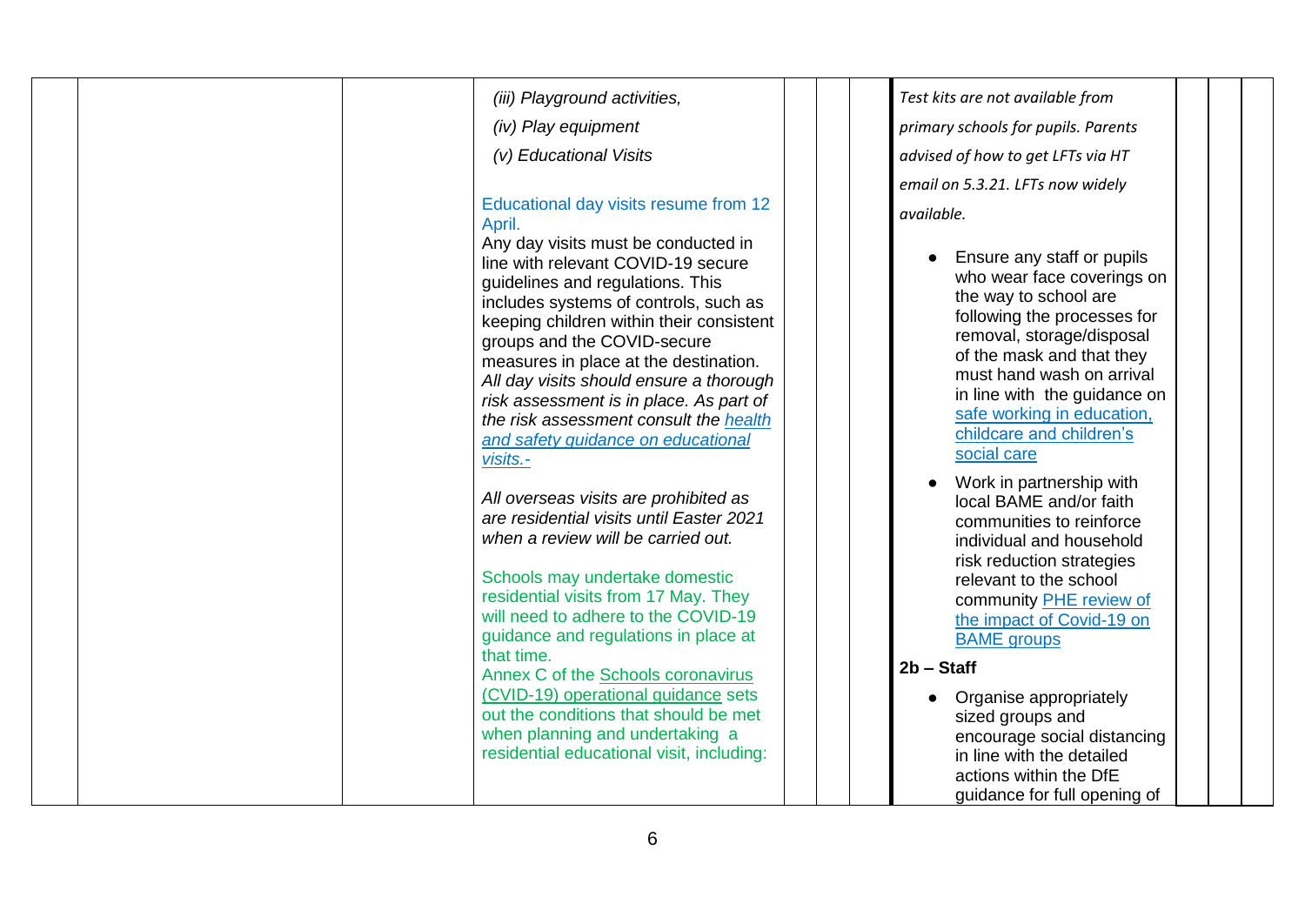| making sure that there is<br>adequate financial protection in<br>place.<br><b>Bubbles being formed from</b><br>$\bullet$<br>existing school bubbles<br>Bubbles being no larger than<br>circa 30 children                                                                                                                                                                                                         | schools - see Section 1<br><b>Prevention point 5</b><br>Key information from the<br>guidance is on Czone and<br>can be found here                                                                                                                                                                               |
|------------------------------------------------------------------------------------------------------------------------------------------------------------------------------------------------------------------------------------------------------------------------------------------------------------------------------------------------------------------------------------------------------------------|-----------------------------------------------------------------------------------------------------------------------------------------------------------------------------------------------------------------------------------------------------------------------------------------------------------------|
| Teachers and members of the<br>school workforce already part<br>of the established school<br>bubble accompanying pupils.<br>We will need our forest school                                                                                                                                                                                                                                                       | 2c - Buildings & resources                                                                                                                                                                                                                                                                                      |
| volunteers to accompany our<br>Y5/6 Bushcraft trip. All adults<br>accompanying the trip will take<br>LFTs before and afterwards.<br>All of the activities on the<br>Bushcraft residential trip take<br>place outside or in a very well<br>ventilated, open sided shelter.<br>Undertaking a full and<br>thorough risk assessment<br>Checking the provider has<br>assessed the risk and<br>implemented appropriate | To balance the need for<br>increased ventilation while<br>maintaining a comfortable<br>temperature, the measures<br>outlined in 'Keeping<br>occupied spaces well<br>ventilated' at Part 8 of the<br><b>Protective measures</b><br>guidance should be used<br>as appropriate to avoid<br>build-up of viral load. |
| control measures<br>Being familiar with the<br>guidance on hotels and other<br>guest accommodation<br>If the visit contains more than 6<br>people, bubbles being broken<br>down into smaller groups for                                                                                                                                                                                                          | Follow the specific HSE<br>guidance on Air<br>conditioning and ventilation<br>during the coronavirus<br>pandemic                                                                                                                                                                                                |
| sleeping and room sharing<br>being limited as much as<br>possible<br>The provider's risk assessment<br>determining the appropriate<br>size for the rooms dependant                                                                                                                                                                                                                                               | There may be an additional<br>risk of infection in<br>environments where<br>singing, chanting, playing<br>wind or brass instruments.                                                                                                                                                                            |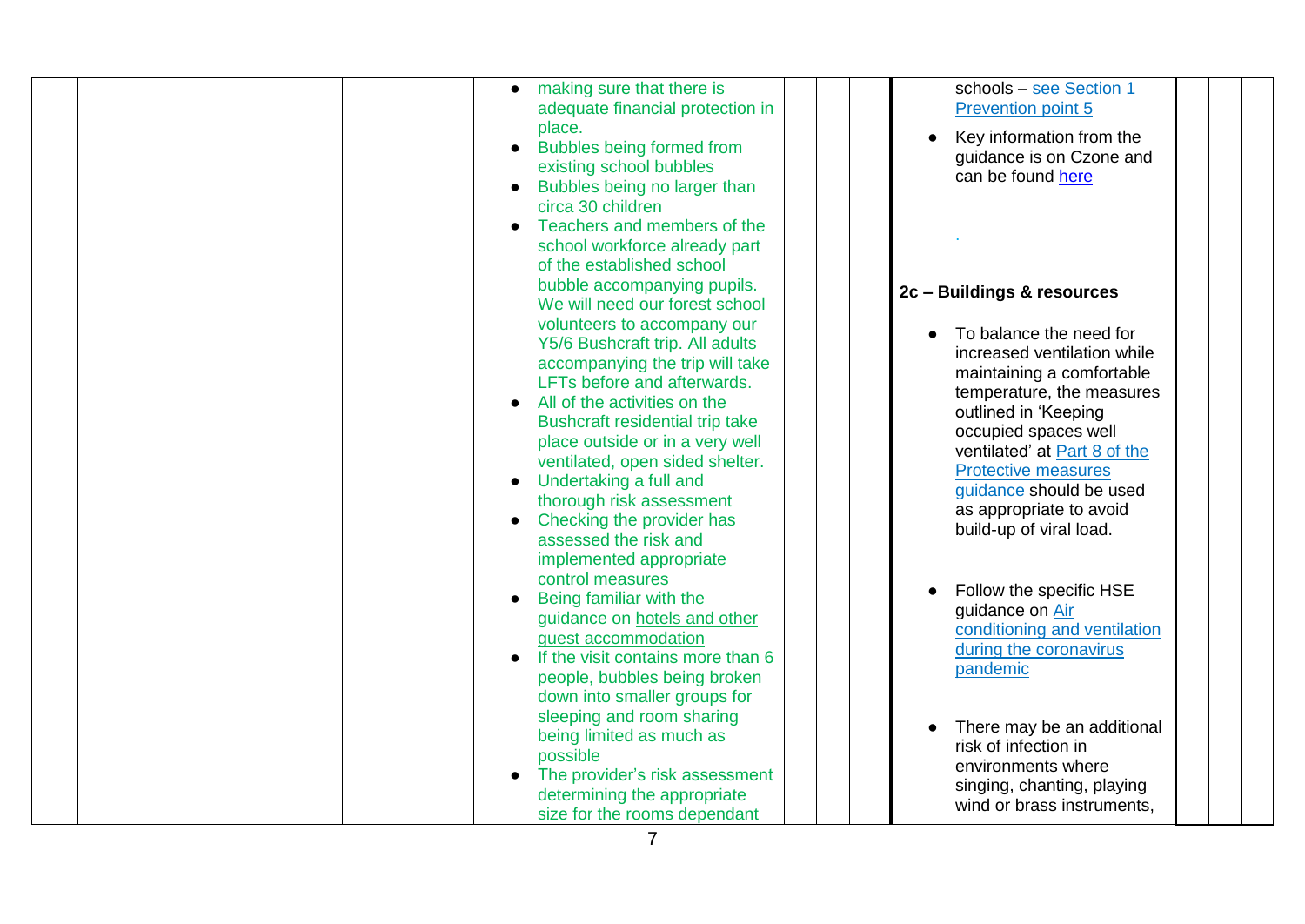| on size and quality of the<br>ventilation<br>Members of staff having their<br>$\bullet$<br>own room and not sharing<br><b>Bubbles</b><br>Staff taking a Covid test prior<br>to and after the visit<br>Each bubble having exclusive<br>access to hospitality facilities<br>such as dining rooms - we<br>have one bubble going on the<br>residential trip. No other<br>schools will be onsite.<br>The school having a clear<br>contingency plan for rapid<br>response to someone showing<br>symptoms, including isolation<br>and repatriation                                                                                         | dance and drama takes<br>place. Singing, wind and<br>brass instrument playing<br>can be undertaken in line<br>with the guidance, in<br>particular the guidance<br>available at working safely<br>during coronavirus (COVID-<br>19): performing arts<br>and Department for Culture.<br><b>Media and Sport (DCMS)</b><br>https://www.gov.uk/govern<br>ment/publications/coronavir<br>us-covid-19-online-<br>education-resources                                                                                                         |
|-------------------------------------------------------------------------------------------------------------------------------------------------------------------------------------------------------------------------------------------------------------------------------------------------------------------------------------------------------------------------------------------------------------------------------------------------------------------------------------------------------------------------------------------------------------------------------------------------------------------------------------|---------------------------------------------------------------------------------------------------------------------------------------------------------------------------------------------------------------------------------------------------------------------------------------------------------------------------------------------------------------------------------------------------------------------------------------------------------------------------------------------------------------------------------------|
| vi) Wraparound provision and extra-<br>curricular activity- After school clubs<br>are permitted to resume from March<br>8th.<br>From 17 May, where wraparound and<br>other extra-curricular activities for<br>children are taking pace indoors, they<br>can take place in groups of any<br>number. However, it remains<br>important to continue to minimise<br>mixing between children where<br>possible by keeping children in<br>consistent groups when they attend<br>the setting. Take into account the<br>recommended occupancy levels of the<br>premises you are operating from and<br>levels of ventilation.- we are keeping | PHE endorsed 'systems of<br>control' now build upon the<br>hierarchy of protective measures in<br>use since the Covid-19 pandemic.<br>Schools must work through them,<br>adopting measures to the fullest<br>extent possible. Guidance for full<br>opening: schools - Section 1 Public<br>Health Advice to minimise Covid-<br>19 risks 4 November 2020.<br>Staff in primary schools will<br>continue to test with LFDs twice a<br>week at home, as per existing<br>guidance on testing for staff in<br>primary schools and nurseries. |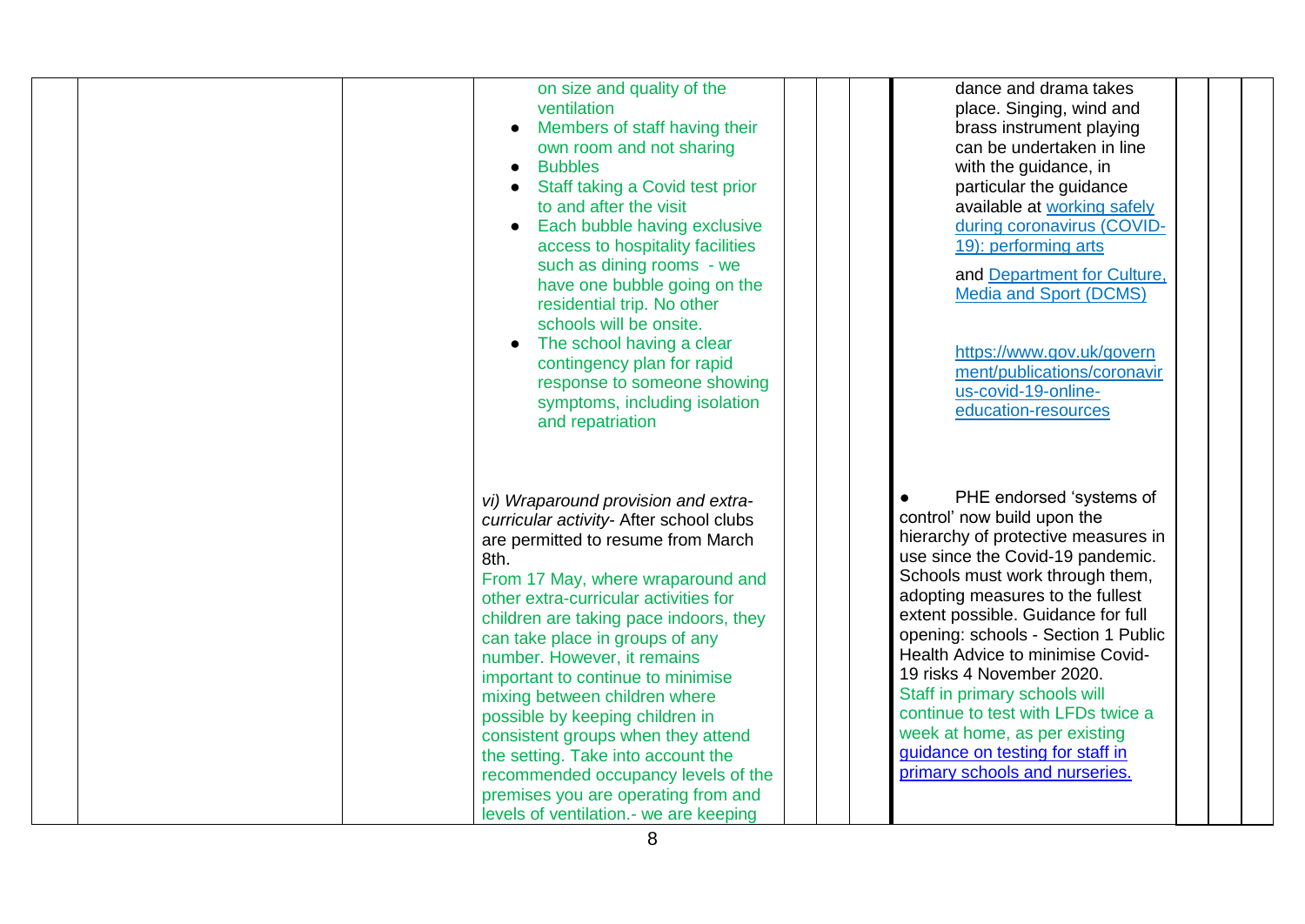| clubs to specific bubbles in terms 5<br>and 6: Yoga KS1, Craft Y5/6 and multi<br>skills Y3/4.<br>From 29 March, when all outdoor<br>sports and supervised activities for                                                                                                                                                                                                                                                   |  |
|----------------------------------------------------------------------------------------------------------------------------------------------------------------------------------------------------------------------------------------------------------------------------------------------------------------------------------------------------------------------------------------------------------------------------|--|
| children will be able to open without<br>restrictions on attendance, activities<br>taking place outdoors can happen in<br>groups of any number. This is<br>because the transmission risk is lower<br>outside.                                                                                                                                                                                                              |  |
| Early Years are not required to keep<br>children in small consistent groups.                                                                                                                                                                                                                                                                                                                                               |  |
| There is no requirement for anyone to<br>wear a face covering during clubs,<br>measures should be put in place if<br>masks need to be removed on arrival.                                                                                                                                                                                                                                                                  |  |
| <b>Face Coverings</b><br>Follow the Schools coronavirus<br>$\bullet$<br>(COVID-19) operational<br>guidance and Face coverings<br>in education guidance<br>The recommendation<br>continues to be that face<br>coverings should be worn by<br>staff and visitors in situations<br>outside of classrooms where<br>social distancing is not<br>possible. Children in primary<br>school do not need to wear a<br>face covering. |  |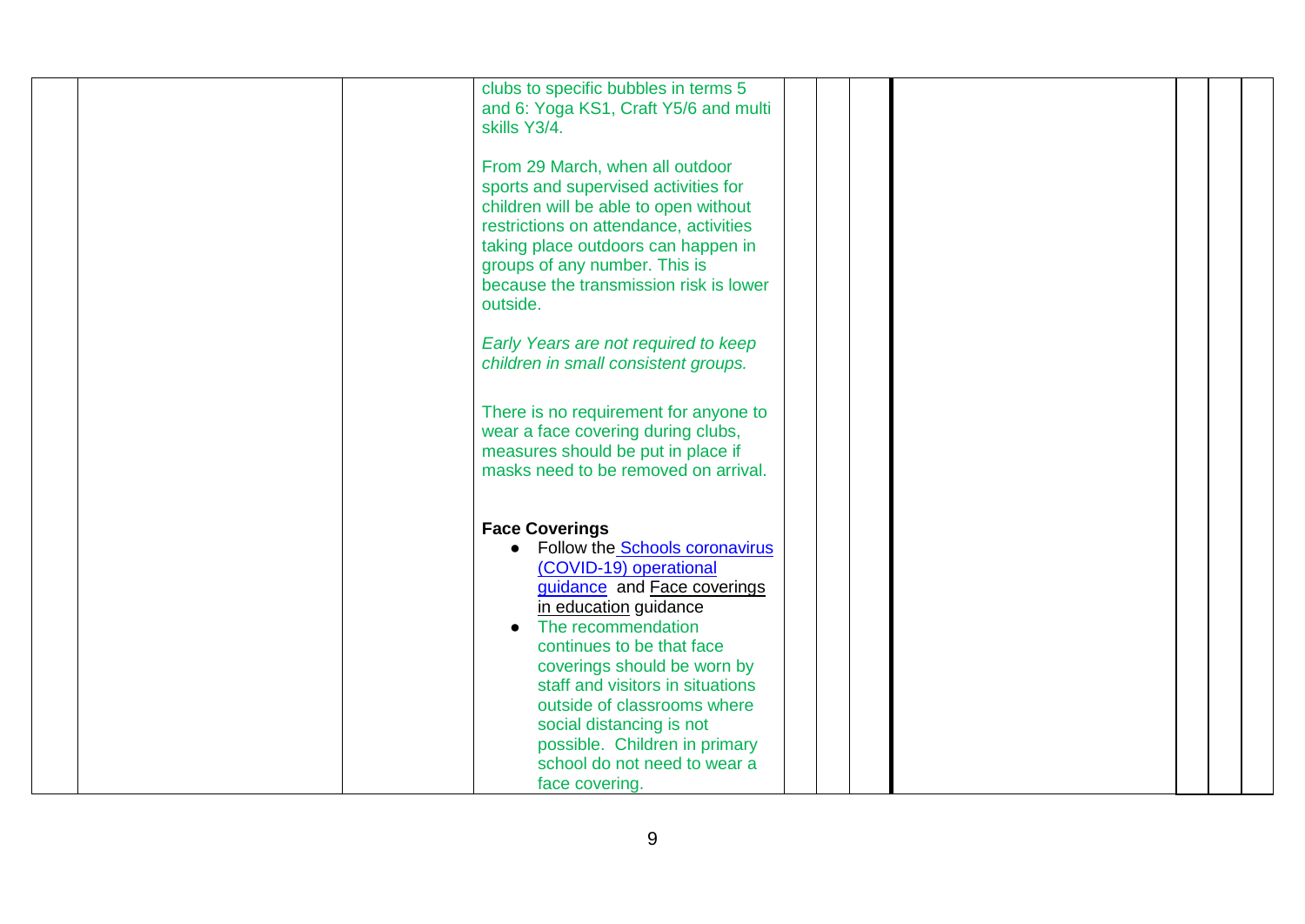| Staff no longer need to wear<br>$\bullet$<br>face coverings in<br>classrooms                                                                                                                                                                                                                                                                                                                                                                                       |
|--------------------------------------------------------------------------------------------------------------------------------------------------------------------------------------------------------------------------------------------------------------------------------------------------------------------------------------------------------------------------------------------------------------------------------------------------------------------|
| A reintroduction of face coverings for<br>staff may be advised for a temporary<br>period in response to particular<br>localised outbreaks, including variants<br>of concern. If this happens, schools<br>and colleges will need to communicate<br>quickly and clearly to staff and<br>parents, that the new arrangements<br>require the use of face coverings in<br>certain circumstances. This<br>communication would be through<br>email.                        |
| A one way system remains in<br>place through the building.<br>The hall is well ventilated when<br>used by having the back doors<br>open,<br>Children in school are kept<br>distanced from each other and<br>from staff wherever possible.<br>For sports lessons, pupils are<br>in their groups and sports<br>equipment is thoroughly<br>cleaned between each use by<br>different individual groups or<br>separate equipment used.<br>Prioritise outdoor sports and |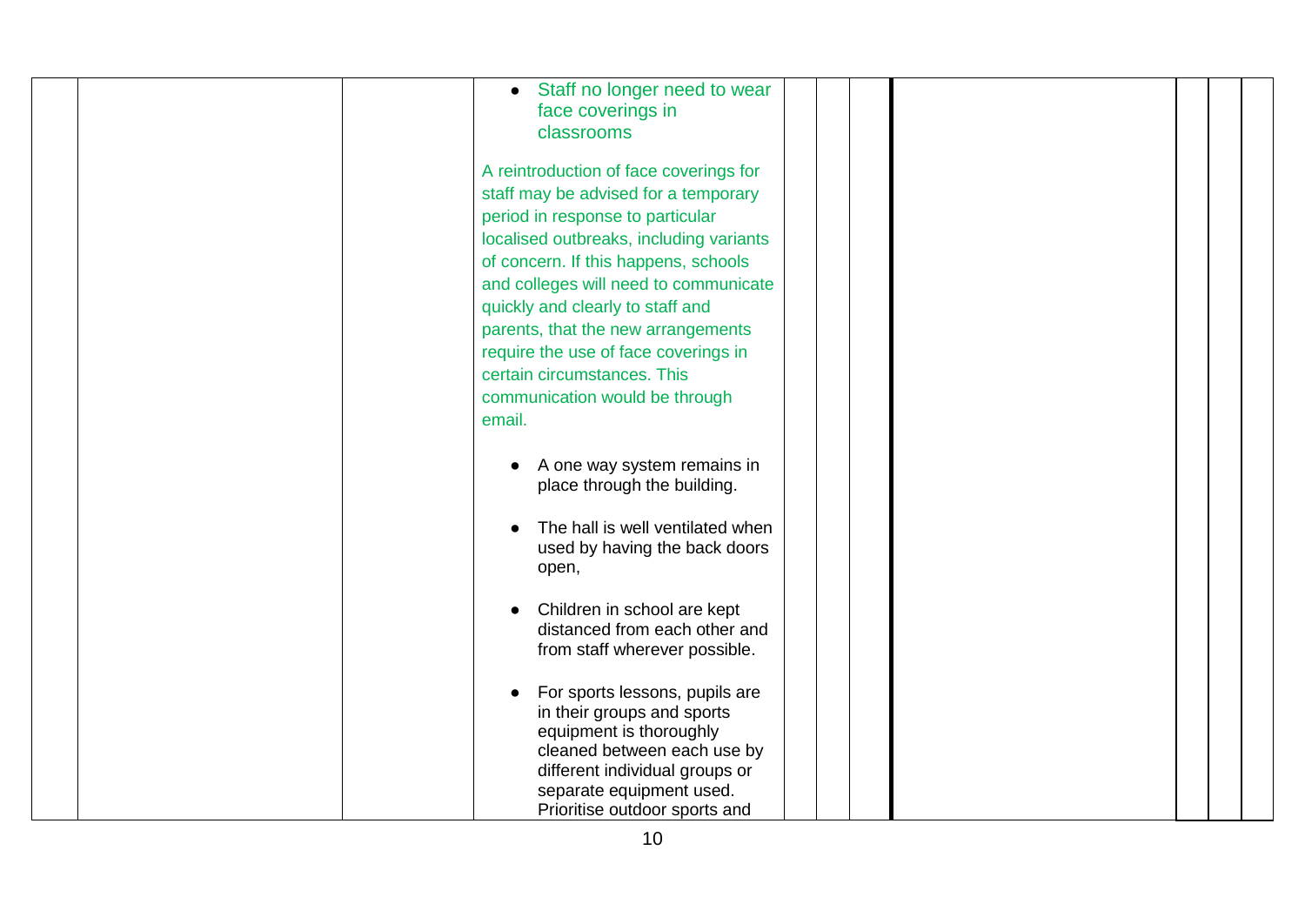| use large indoor spaces where<br>this is not possible. Maximise<br>natural ventilation flows.                                                                                                                                                                                              |  |
|--------------------------------------------------------------------------------------------------------------------------------------------------------------------------------------------------------------------------------------------------------------------------------------------|--|
| Daily worship will take place as<br>$\bullet$<br>terms 1 and 2, with children<br>remaining in their bubbles and<br>worship conducted online in<br>the classroom. KS1 bubble<br>now having two worship times<br>each week in the hall to get<br>used to normal school worship<br>practices. |  |
| There is a limit of 2 staff<br>members permitted in the<br>staffroom at any time.                                                                                                                                                                                                          |  |
| Staff had been advised not to<br>make drinks or prepare food<br>for others and clean touch<br>points (e.g. kettle handle, taps,<br>etc.) after use.                                                                                                                                        |  |
| Staff are asked to clean the<br>adult toilet facilities after use.<br>Cleaning materials provided in<br>each cubicle.                                                                                                                                                                      |  |
| Staff are asked not to go into<br>$\bullet$<br>the office or other classrooms<br>unless required to cut down on<br>unnecessary adult interactions.                                                                                                                                         |  |
| Staff will ensure adequate<br>ventilation by opening doors<br>and windows. Staff and                                                                                                                                                                                                       |  |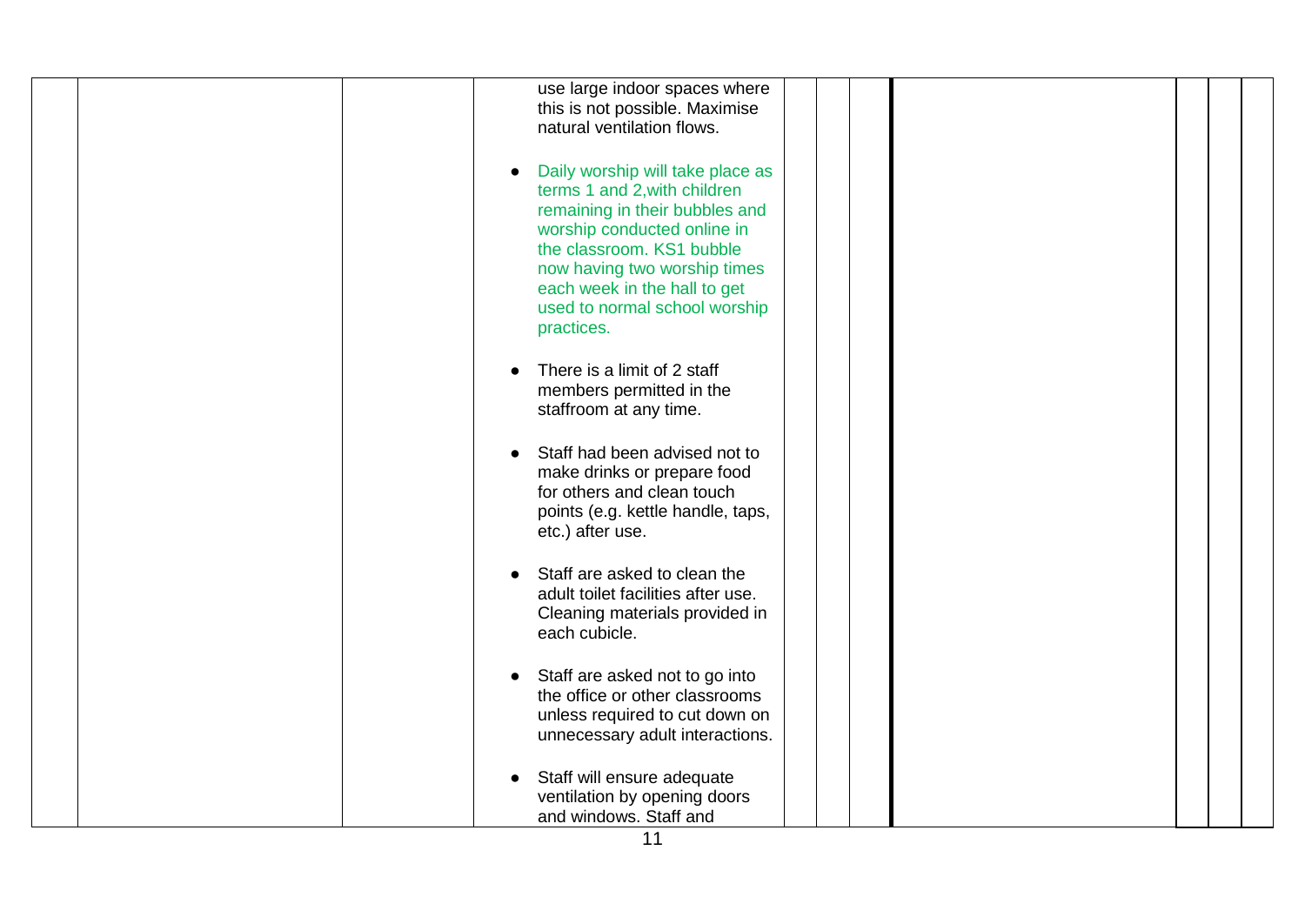| children all advised to wear<br>additional layers for warmth.<br>Staff are advised to open<br>windows more fully when<br>children are outside for break<br>times.                                                                                                                                                                                                                                                                                                                                                                                 |
|---------------------------------------------------------------------------------------------------------------------------------------------------------------------------------------------------------------------------------------------------------------------------------------------------------------------------------------------------------------------------------------------------------------------------------------------------------------------------------------------------------------------------------------------------|
| FIRE DOORS - fire doors will<br>not be propped open for<br>ventilation. The door to the ICT<br>suite will be kept open whilst<br>children are working in there to<br>help ventilate the space. The<br>right hand hall door will be kept<br>open to allow the one way<br>system to work. Both the ICT<br>suite door and the hall door will<br>be fitted with wireless fire door<br>retainers which can be easily<br>closed in the event of a fire/fire<br>drill. (By end of term 5)<br>School uniform requirements<br>were reintroduced from March |
| $8th$ .                                                                                                                                                                                                                                                                                                                                                                                                                                                                                                                                           |
| Kitchens comply with the<br>guidance for food businesses<br>on coronavirus (COVID-19).<br>They should be able to provide<br>food to all pupils who want it,<br>including FSM or universal<br>infant free school meals. The<br>school kitchen reopened on<br>March 8 <sup>Th</sup> .                                                                                                                                                                                                                                                               |
| Hand santiser is available in all<br>teaching spaces and outside                                                                                                                                                                                                                                                                                                                                                                                                                                                                                  |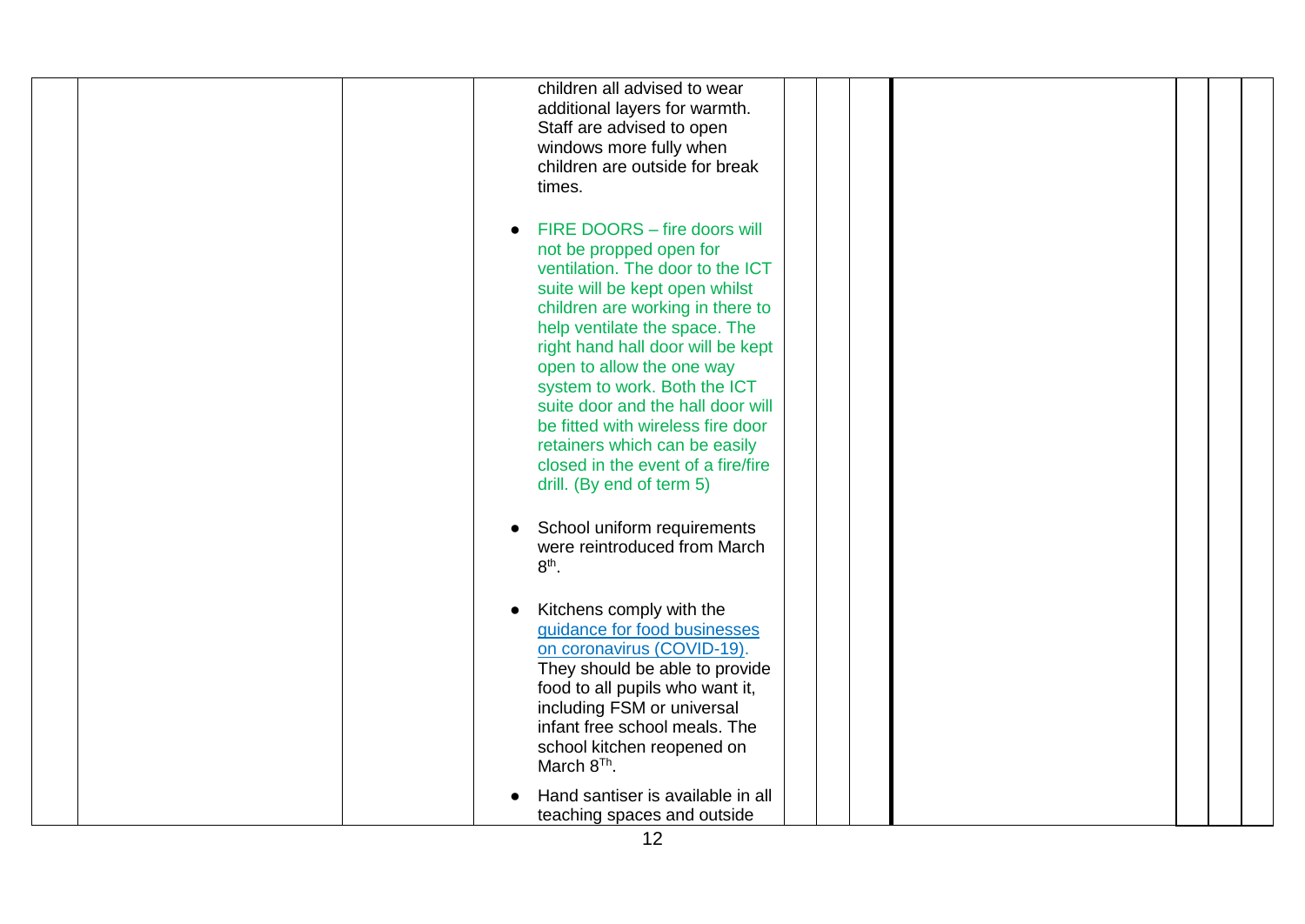| the hall. This is checked at<br>least daily and refilled.                                                                                                                         |
|-----------------------------------------------------------------------------------------------------------------------------------------------------------------------------------|
| Staff have access to<br>antibacterial spray, paper<br>towels, face masks and wipes.                                                                                               |
| Ongoing leadership support for<br>any emerging anxiety and/or<br>wellbeing issues is being<br>provided and staff have access<br>to free and confidential<br>counselling sessions. |
| School leaders receive daily<br>DfE updates and the ESCC<br>message board updates and<br>act on them accordingly.                                                                 |
| A DSL will be on site at all<br>times.                                                                                                                                            |
| Staff meetings will be held on<br>$\bullet$<br>Teams after school where staff<br>can join from home if needed.                                                                    |
| Headteacher to update the<br>Chair of governors at least<br>weekly either by phone or<br>email.                                                                                   |
| This risk assessment will be<br>published on the school<br>website and reviewed termly.                                                                                           |
| Indoor or outdoor face-to-face<br>performances can now take<br>place. Schools should follow                                                                                       |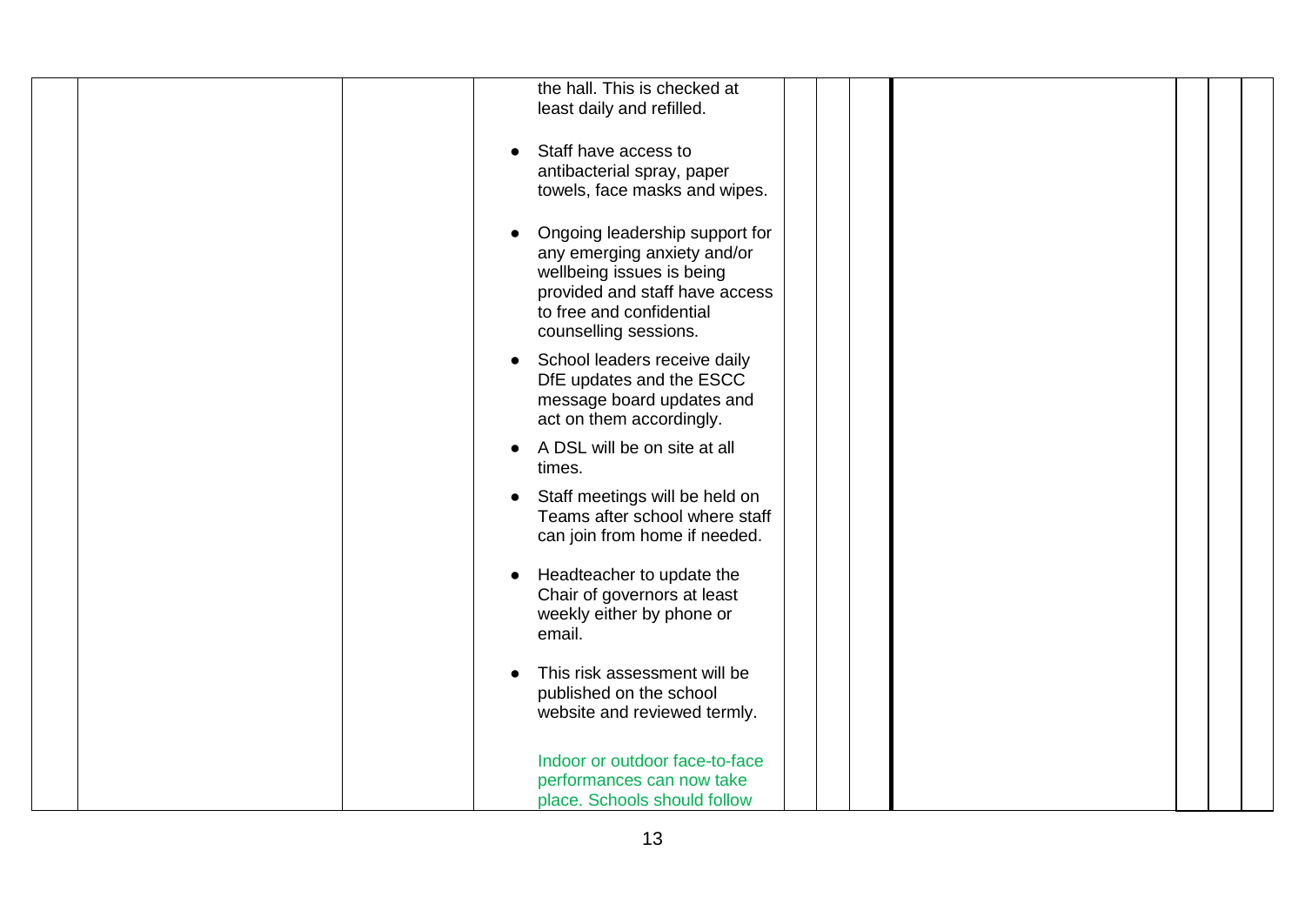| the latest advice in the working<br>safely during COVID-19 in the<br>performing arts guidance,<br>which provides details of how<br>to manage audiences as well<br>as carry out performing arts<br>safely.                                                                                                                                                                                                                                                                                                                                                                                                                                                                                                                          |
|------------------------------------------------------------------------------------------------------------------------------------------------------------------------------------------------------------------------------------------------------------------------------------------------------------------------------------------------------------------------------------------------------------------------------------------------------------------------------------------------------------------------------------------------------------------------------------------------------------------------------------------------------------------------------------------------------------------------------------|
| 2a - Pupils<br>Ongoing vigilance, monitoring<br>and support for any emerging<br>pastoral, anxiety and/or mental<br>health issues. Information<br>about the extra mental health<br>support for pupils and teachers<br>is available.<br>Parents are reminded<br>frequently, via email or on the<br>school newsletter, to contact<br>the school if they are<br>experiencing difficulties or<br>need support.<br>Review the NHS guidance on<br>$\bullet$<br>hand cleaning Staff MUST<br>ensure that pupils engage in<br>regular handwashing for 20<br>seconds with soap and water<br>(or use sanitiser) at the<br>following times:<br>arrival to school<br>returning from breaktime<br>before & after eating<br>when they change rooms |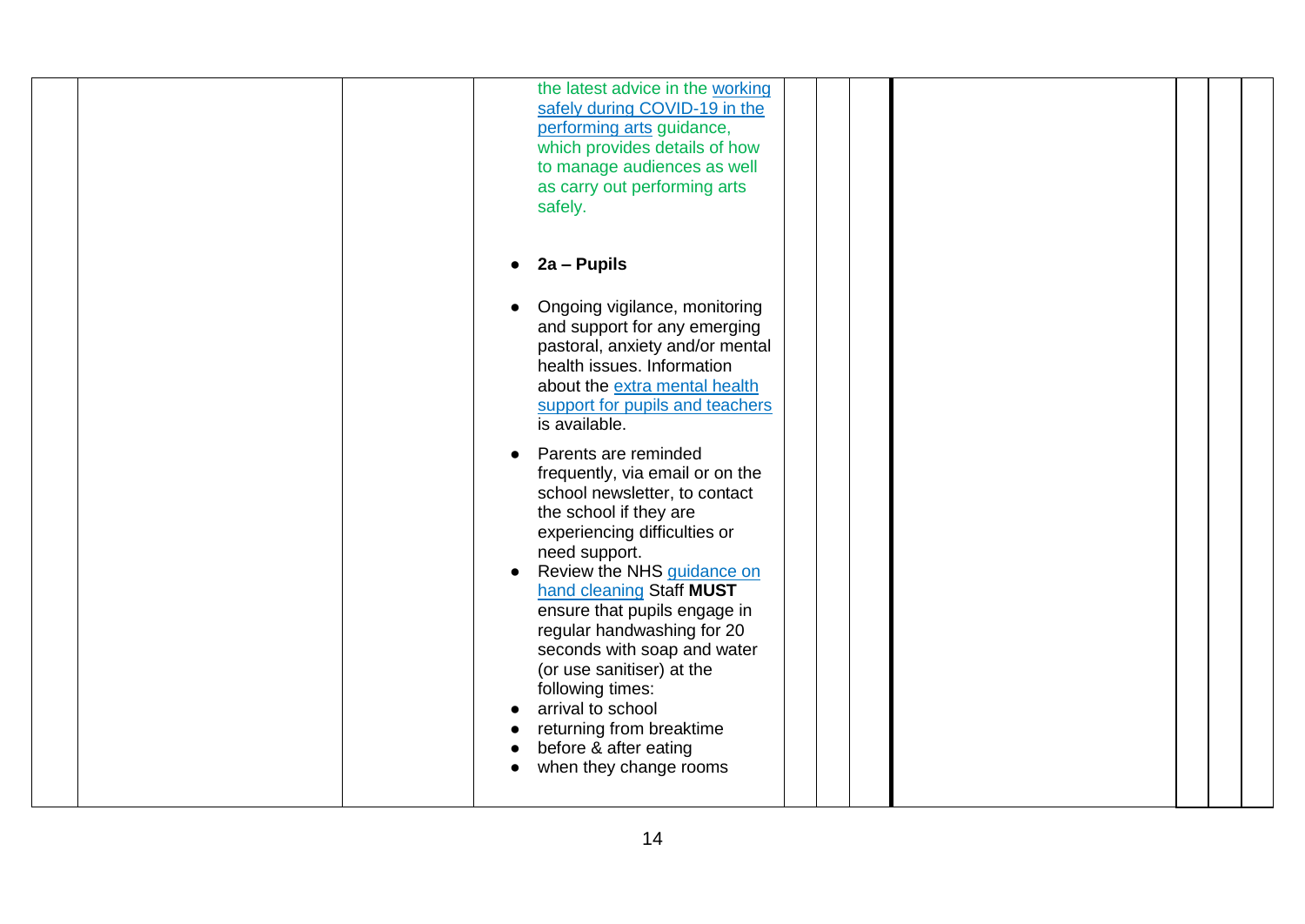| Older pupils should be<br>$\bullet$<br>supported to maintain distance<br>and understand not to touch<br>staff and their peers where<br>possible. (this will not be<br>possible for younger children<br>and those with complex<br>needs). Contact between<br>groups should be avoided.   |
|-----------------------------------------------------------------------------------------------------------------------------------------------------------------------------------------------------------------------------------------------------------------------------------------|
| Leaders <b>MUST</b> ensure that<br>school has enough tissues and<br>bins available to support pupils<br>and staff to follow the catch it,<br>kill it bin it approach. Reinforce<br>routines of using a tissue to<br>cough or sneeze and bins for<br>tissue waste.                       |
| Remind children regularly not<br>to touch their face with their<br>hands. When they do so<br>encourage them to wash<br>hands immediately.                                                                                                                                               |
| Coordinate pastoral support for<br>pupils (parents/carers and<br>staff) who feel anxious<br>returning to school after being<br>isolated for some time                                                                                                                                   |
| Ensure appropriate support is<br>made available for pupils with<br>SEND by deploying support<br>staff and accommodating<br>visiting specialists in line with<br>the DfE Guidance for full<br>opening - schools and the<br>EEF guidance on making the<br>best use of teaching assistants |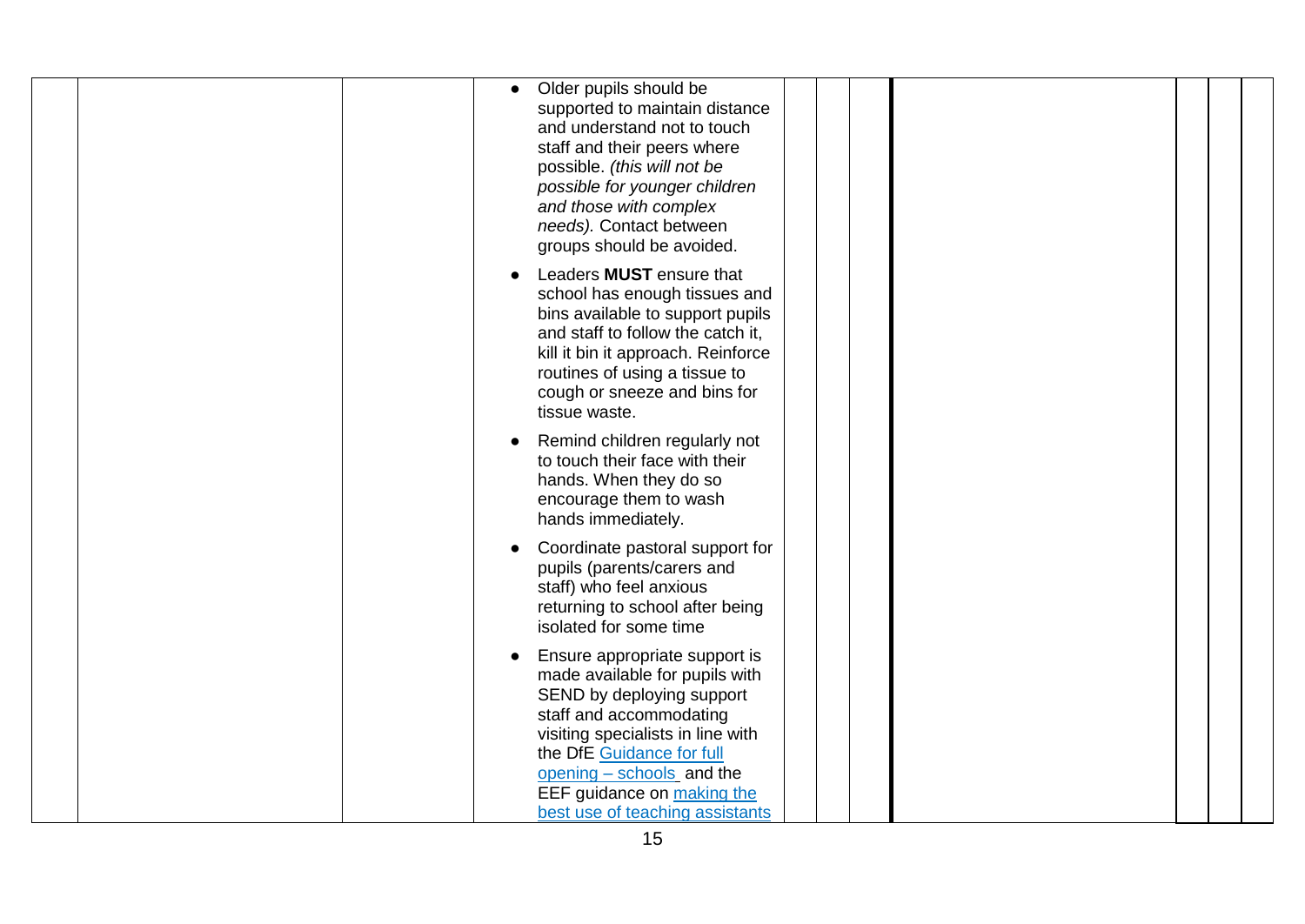|  | Leaders have already<br>produced individual risk<br>assessments for pupils with<br>EHC plans attending school,<br>these may need amending.<br>$2b - Staff$                                                                                                                                                                                    |
|--|-----------------------------------------------------------------------------------------------------------------------------------------------------------------------------------------------------------------------------------------------------------------------------------------------------------------------------------------------|
|  | Plan to provide for<br>$\bullet$<br>appropriately sized groups<br>whilst encouraging social<br>distancing in line with the<br>detailed actions within the DfE<br>guidance for full opening of<br>schools - see Section 1<br><b>Prevention point 5</b>                                                                                         |
|  | Ensure staff understand that<br>since September they can now<br>operate across different<br>classes and year groups in<br>order to facilitate the delivery of<br>the school timetable. If moving<br>between classes / year groups<br>they should keep their distance<br>from other staff and pupils as<br>much as possible (2m from<br>staff) |
|  | Ensure staff are aware of DFE<br>guidance that social distancing<br>guidance is to avoid close face<br>to face contact and minimise<br>time spent within 1m of<br>anyone.                                                                                                                                                                     |
|  | Reinforcing learning and<br>practice of good hygiene habits<br>through games, songs and<br>repetition                                                                                                                                                                                                                                         |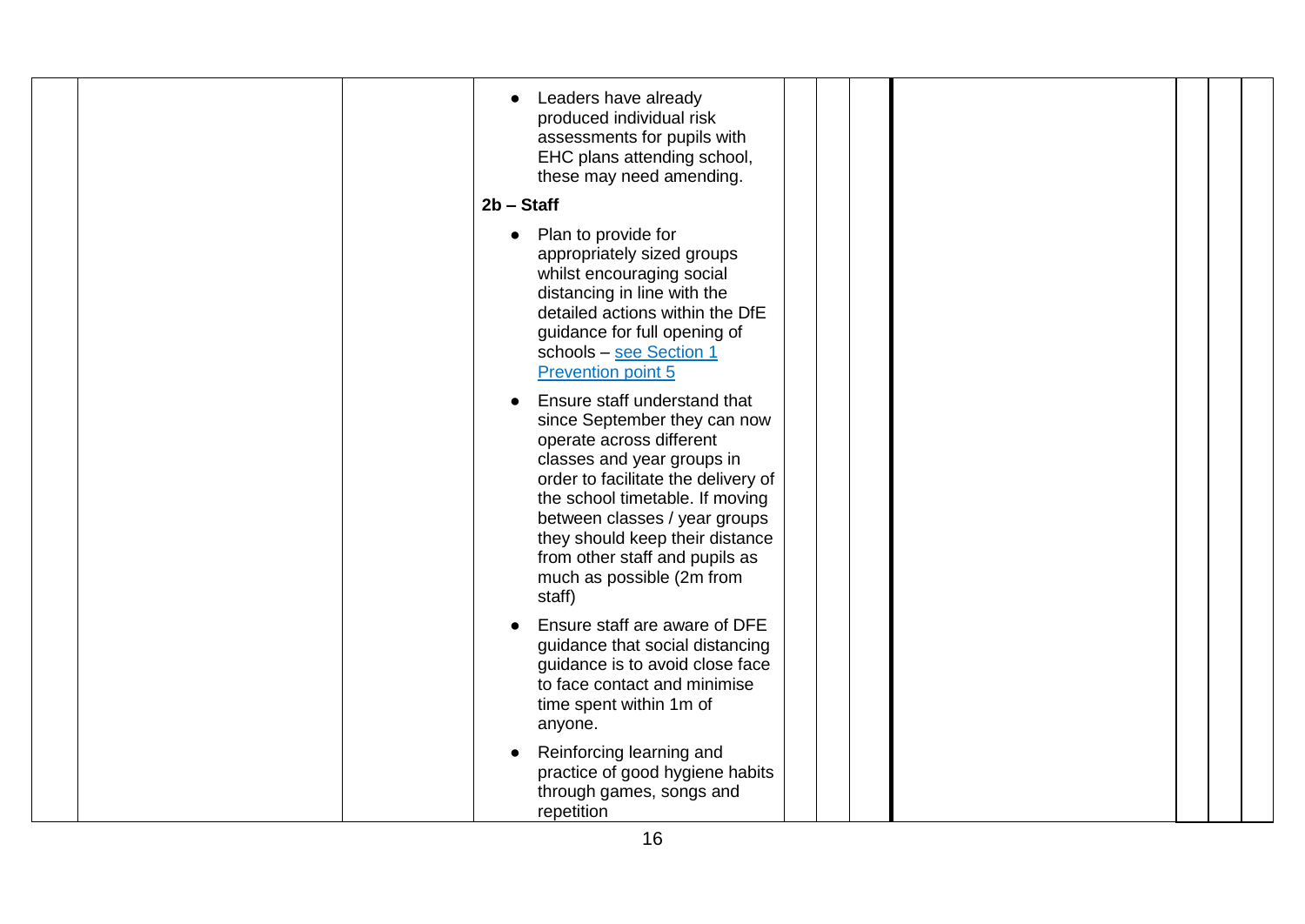|  | Break time and lunchtimes and<br>movement around the school<br>are staggered so groups do not<br>come into contact                                                                                                                                                                                                                                            |
|--|---------------------------------------------------------------------------------------------------------------------------------------------------------------------------------------------------------------------------------------------------------------------------------------------------------------------------------------------------------------|
|  | 2c - Buildings and resources                                                                                                                                                                                                                                                                                                                                  |
|  | Ensure all the usual building<br>checks are undertaken to<br>make the school safe. In the<br>event that buildings have been<br>closed or had reduced<br>occupancy; water system<br>stagnation can occur due to<br>lack of use. Follow advice and<br>actions detailed in Legionella<br>risks during the coronavirus<br>outbreak.<br>Classrooms and other areas |
|  | deep cleaned.<br>Engage children in education<br>resources such as e-bug and<br><b>PHE</b> schools resources                                                                                                                                                                                                                                                  |
|  | SLT and DSL roles adapted to<br>$\bullet$<br>the ongoing revisions to guidance<br>during partial opening of the school in<br>the summer term. A DSL is on site at<br>all times.                                                                                                                                                                               |
|  | Health and Safety, and<br>$\bullet$<br>safeguarding policies and practices<br>kept up to date in line with current DfE<br>guidance. General information on how<br>to make a workplace COVID-secure                                                                                                                                                            |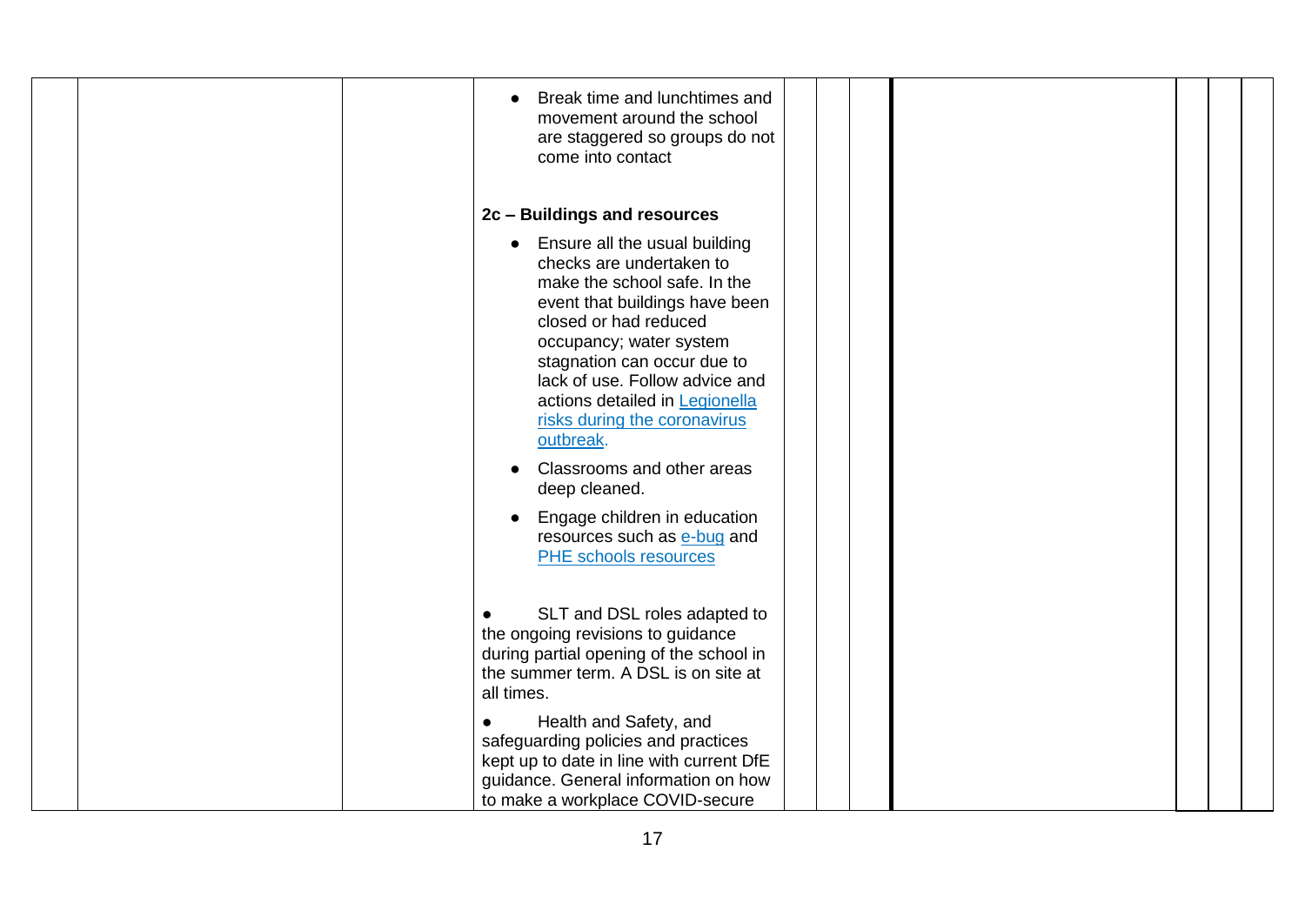|    |                                                                                                                                                                                        |                                           | and risk assessments is provided by<br>the HSE guidance on working safely.                                                                                                                                                                                                                                                                |                |   |   |                                                                                                                                                                                                                                        |    |   |              |
|----|----------------------------------------------------------------------------------------------------------------------------------------------------------------------------------------|-------------------------------------------|-------------------------------------------------------------------------------------------------------------------------------------------------------------------------------------------------------------------------------------------------------------------------------------------------------------------------------------------|----------------|---|---|----------------------------------------------------------------------------------------------------------------------------------------------------------------------------------------------------------------------------------------|----|---|--------------|
|    |                                                                                                                                                                                        |                                           | Tell pupils, parents/carers and<br>$\bullet$<br>any visitors, such as suppliers, not to<br>enter the school if they are displaying<br>any symptoms of coronavirus<br>(following the COVID-19: guidance for<br>households with possible coronavirus<br>infection)                                                                          |                |   |   |                                                                                                                                                                                                                                        |    |   |              |
|    |                                                                                                                                                                                        |                                           | Stick to school opening times<br>$\bullet$<br>and encourage staff to go home<br>immediately to reduce risk.                                                                                                                                                                                                                               |                |   |   |                                                                                                                                                                                                                                        |    |   |              |
|    |                                                                                                                                                                                        |                                           | Maintain staff and visitor<br>$\bullet$<br>signing-in arrangements to ensure<br>social distancing and hygiene e.g. only<br>office staff signing in staff/essential<br>visitors. Staff to use own pen if no<br>office staff available.                                                                                                     |                |   |   |                                                                                                                                                                                                                                        |    |   |              |
| 3. | <b>Site Safety risks</b><br><b>Fire procedures</b><br>Lockdown<br>Movement for lunch /<br>transitions<br><b>Toilets</b><br><b>Security including risk</b><br>of theft<br>Data breaches | All members of<br>the school<br>community | <b>SLT</b> lead identified<br>$\bullet$<br>Continue taking the attendance<br>register and following up any<br>absences in line with statutory<br>guidance.<br>School to follow risk<br>assessments for premises and<br>accessing outside equipment<br>and areas.<br>Arrange revised fire evacuation<br>drills / lockdown drills regularly | $\overline{2}$ | 3 | 6 | Any incidences are logged,<br>and the risk assessment is<br>evaluated, and changes<br>made as a result of lessons<br>learned.<br>Reconsider e-safety<br>policies and procedures in<br>light of lessons learned<br>during home learning | -1 | 3 | $\mathbf{3}$ |
|    |                                                                                                                                                                                        |                                           | Ensure pupils, parents and<br>staff are aware that DfE<br>guidance states that different                                                                                                                                                                                                                                                  |                |   |   |                                                                                                                                                                                                                                        |    |   |              |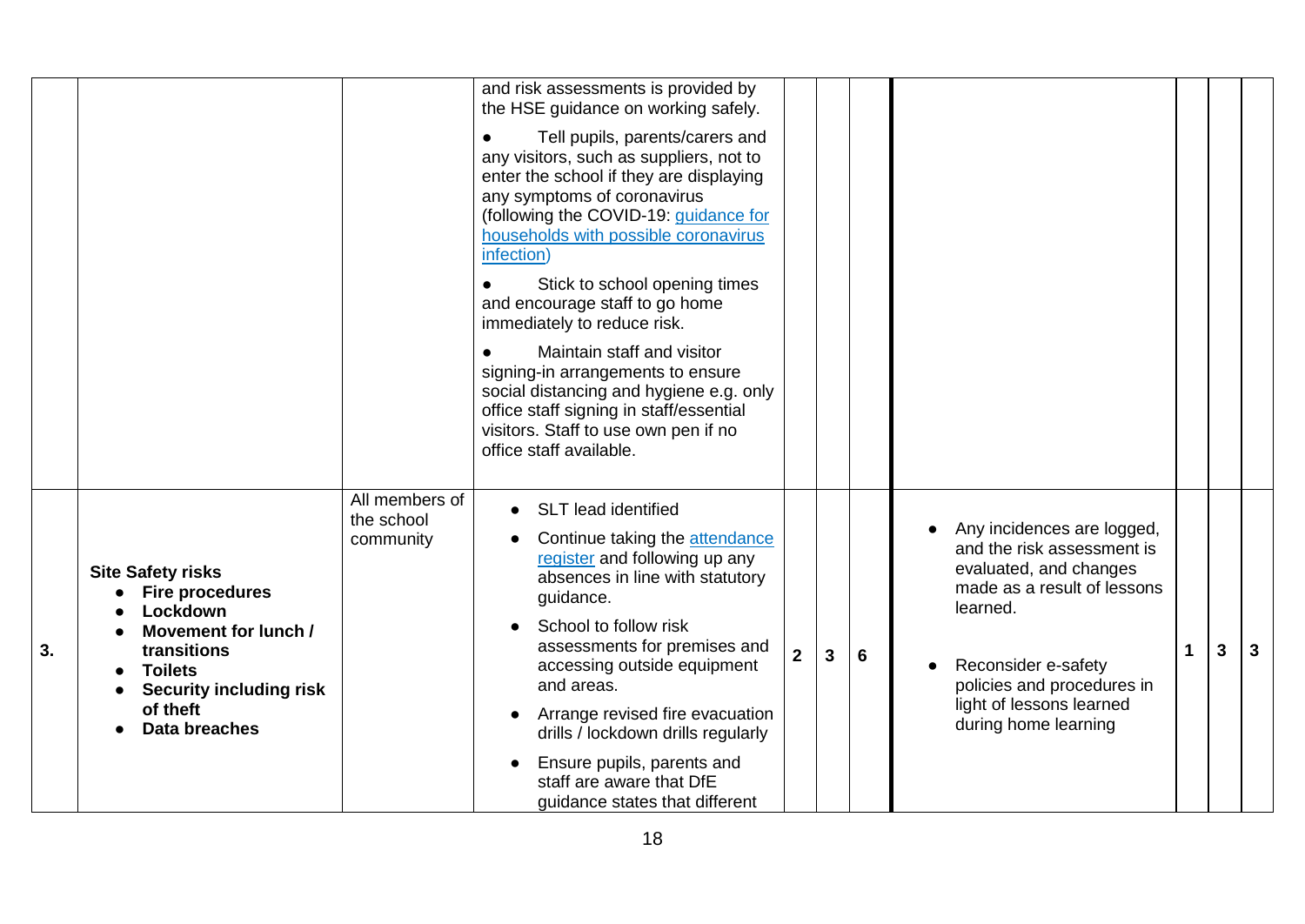|    |                                                                                         |                                           | groups/bubbles don't need to<br>be allocated their own toilet<br>blocks, but toilets will need to<br>be cleaned regularly and pupils<br>must be encouraged to clean<br>their hands thoroughly after<br>using the toilet. |              |   |   |                                                                                 |   |   |   |
|----|-----------------------------------------------------------------------------------------|-------------------------------------------|--------------------------------------------------------------------------------------------------------------------------------------------------------------------------------------------------------------------------|--------------|---|---|---------------------------------------------------------------------------------|---|---|---|
|    |                                                                                         |                                           | Share updated fire evacuation<br>information with all staff                                                                                                                                                              |              |   |   |                                                                                 |   |   |   |
|    |                                                                                         |                                           | Share updated fire evacuation<br>information with children                                                                                                                                                               |              |   |   |                                                                                 |   |   |   |
|    |                                                                                         |                                           | Share lockdown procedures<br>with all staff - second<br>lockdown drill in term 6.                                                                                                                                        |              |   |   |                                                                                 |   |   |   |
|    |                                                                                         |                                           | Follow revised lunch and break<br>rotas to ensure safe movement<br>around school                                                                                                                                         |              |   |   |                                                                                 |   |   |   |
|    |                                                                                         |                                           | Children to seek permission to<br>use toilets to ensure staff know<br>where children are at all times                                                                                                                    |              |   |   |                                                                                 |   |   |   |
|    |                                                                                         |                                           | High expectations of how<br>children move around school<br>upheld by all members of staff                                                                                                                                |              |   |   |                                                                                 |   |   |   |
| 4. | <b>Risk of transmission between</b><br>parents and pupils during<br>school drop-off and | All members of<br>the school<br>community | The following control measures should<br>be considered in addition to those<br>outlined in the East Sussex Model<br><b>Risk Assessment for Access and</b><br>Egress and Movement around the<br>school site.              | $\mathbf{2}$ | 3 | 6 | Review and revise drop off<br>and pick up protocols as<br>necessary to minimise | 1 | 3 | 3 |
|    | collection times                                                                        |                                           | Where children are<br>accompanied to school, only<br>one parent to drop-off or<br>collect. Parents to maintain 2<br>metre social distancing rule                                                                         |              |   |   | social contact                                                                  |   |   |   |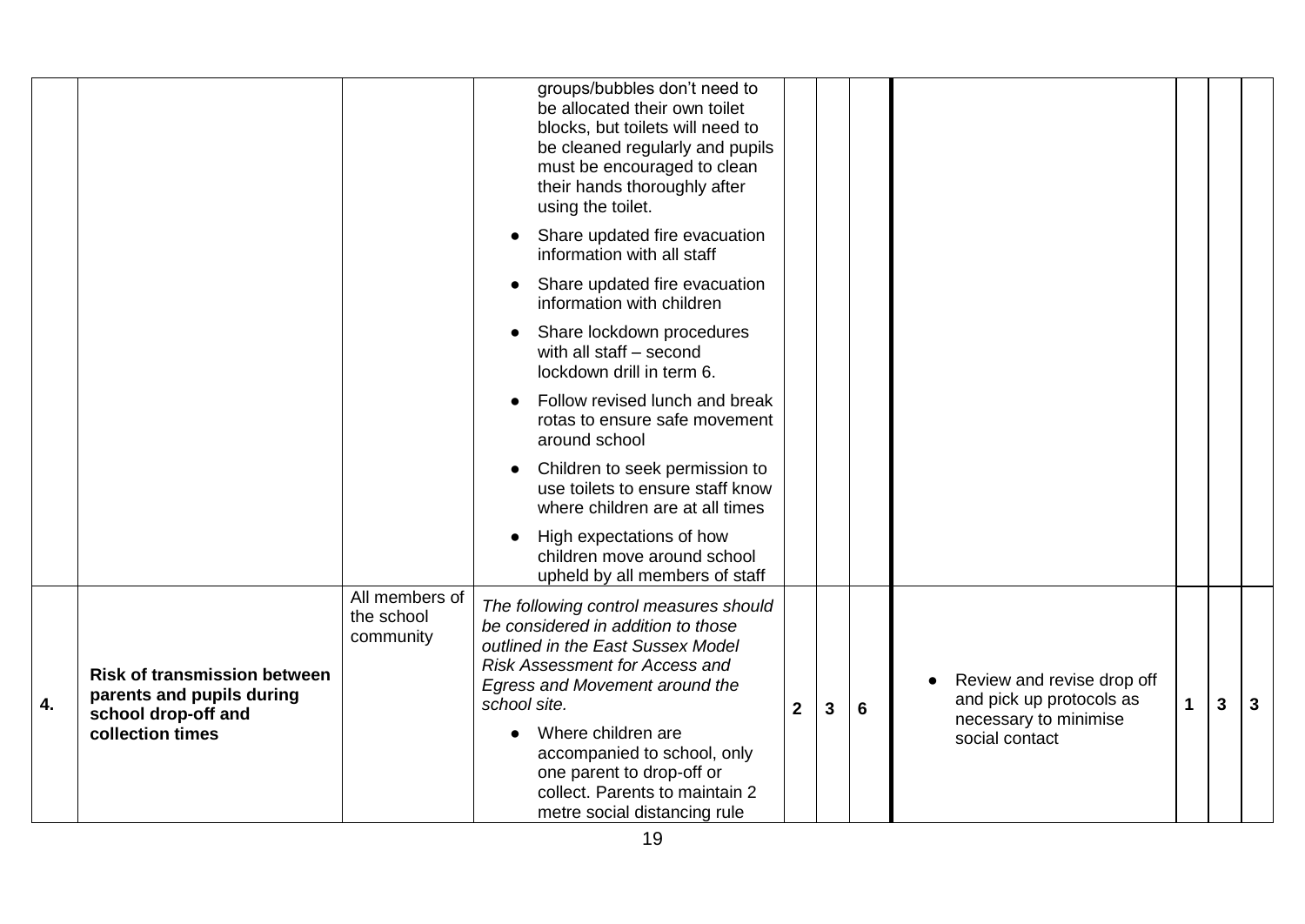|    |                                                                                                                                                                                                                                                                                                           |        | Allocated drop off and<br>collection times in place and<br>parents/carers informed of<br>procedures including the<br>protocols for minimising adult<br>to adult contact (for example,<br>which entrance to use)<br>Ensure parents and carers do<br>not gather at entrance gates or<br>doors or enter the site (unless<br>they have a pre-arranged<br>appointment, which should be<br>conducted safely).                                                                                                                                                                                 |         |                                                                                                                                                                                                                                                                                                                                                                                                                                                                                                      |         |  |
|----|-----------------------------------------------------------------------------------------------------------------------------------------------------------------------------------------------------------------------------------------------------------------------------------------------------------|--------|-----------------------------------------------------------------------------------------------------------------------------------------------------------------------------------------------------------------------------------------------------------------------------------------------------------------------------------------------------------------------------------------------------------------------------------------------------------------------------------------------------------------------------------------------------------------------------------------|---------|------------------------------------------------------------------------------------------------------------------------------------------------------------------------------------------------------------------------------------------------------------------------------------------------------------------------------------------------------------------------------------------------------------------------------------------------------------------------------------------------------|---------|--|
| 5. | <b>Risks of possible</b><br>transmission to pupils who<br>travel to school by dedicated<br>school transport (including<br>statutory provision) or wider<br>public transport<br>The DfE Guidance for full<br>opening - Section 2 details a<br>new framework for transporting<br>pupils to and from schools | Pupils | <b>Dedicated school transport</b><br>(including statutory provision)<br>Ensure staff, pupils and<br>parents are aware that social<br>distancing will not apply on<br>dedicated transport from<br>September<br>Liaise with the transport hub<br>regarding transport<br>arrangements. They will liaise<br>directly with the transport<br>companies on social distancing<br>requirements and check that<br>they are fully aware of the<br>health and safety procedures.<br>mainstream-<br>transport.cts@eastsussex.gov.<br>uk<br>Ensure relevant parents/carers<br>and pupils are aware of | n/<br>a | <b>Dedicated school transport</b><br>(including statutory provision)<br>Review and take<br>reasonable actions to<br>ensure:<br>$\circ$ pupils are grouped<br>together on transport in<br>the bubbles that are<br>adopted within school<br>$\circ$ hand sanitiser is used<br>upon boarding and/or<br>disembarking<br>o appropriate additional<br>cleaning of vehicles<br>$\circ$ queuing and boarding<br>where possible is<br>organised<br>$\circ$ distancing within<br>vehicles wherever<br>possible | n/<br>a |  |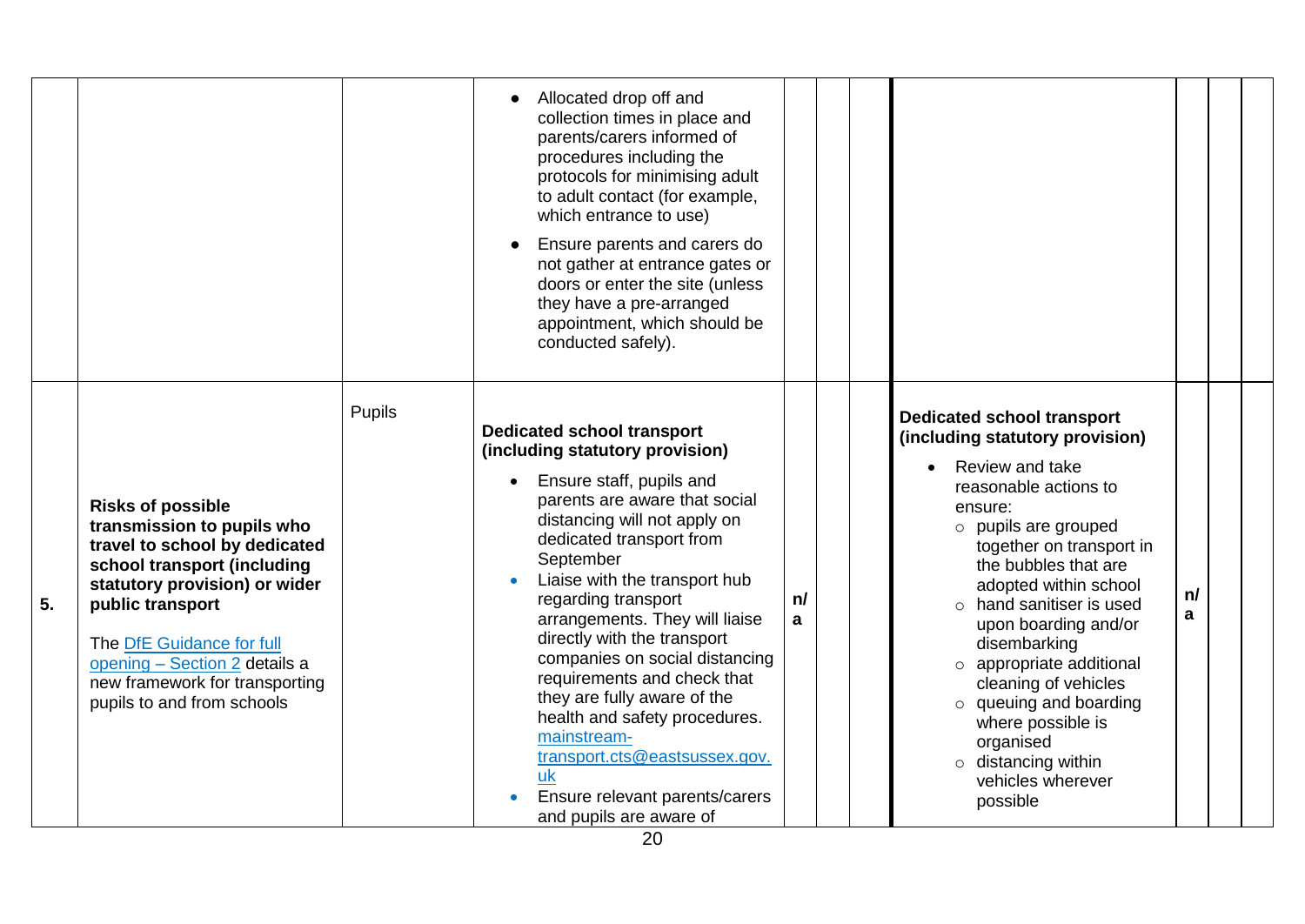|    |                                                                                                                                                  |                                           | recommendations on transport<br>to and from school (including<br>avoiding peak times). See DfE<br>Guidance for full opening -<br><b>Section 2</b><br><b>Wider public transport</b><br>Communicate to parents that<br>public transport capacity is<br>likely to continue to be<br>constrained in the spring term.<br>Its use by pupils, particularly in<br>peak times, should be kept to<br>an absolute minimum.<br>Leaders to liaise with partners<br>to consider staggered start<br>times to enable more journeys<br>to take place outside of peak<br>hours where feasible<br>Where possible encourage<br>parents, staff and pupils to<br>walk or cycle to school.<br>Consider using 'walking buses'<br>or working with their local<br>authority to promote safe<br>cycling routes.<br>Refer any families using public<br>transport to the safer travel<br>quidance for passengers. |                         |   |   | $\circ$ the use of face coverings<br>for children over the age<br>of 11, where appropriate.<br>https://www.gov.uk/government<br>/publications/actions-for-<br>schools-during-the-coronavirus-<br>outbreak/guidance-for-full-<br>opening-schools#transport<br>https://www.gov.uk/government/pu<br>blications/transport-to-school-and-<br>other-places-of-education-autumn-<br>term-2020/transport-to-school-and-<br>other-places-of-education-autumn-<br>term-2020<br>Children under the age of 11 are<br>exempt from wearing face<br>coverings on public transport, and<br>the regulations relating to face<br>coverings exclude school transport<br>services. See updated transport<br>guidance |             |   |   |
|----|--------------------------------------------------------------------------------------------------------------------------------------------------|-------------------------------------------|--------------------------------------------------------------------------------------------------------------------------------------------------------------------------------------------------------------------------------------------------------------------------------------------------------------------------------------------------------------------------------------------------------------------------------------------------------------------------------------------------------------------------------------------------------------------------------------------------------------------------------------------------------------------------------------------------------------------------------------------------------------------------------------------------------------------------------------------------------------------------------------|-------------------------|---|---|--------------------------------------------------------------------------------------------------------------------------------------------------------------------------------------------------------------------------------------------------------------------------------------------------------------------------------------------------------------------------------------------------------------------------------------------------------------------------------------------------------------------------------------------------------------------------------------------------------------------------------------------------------------------------------------------------|-------------|---|---|
| 6. | <b>Risk of ongoing</b><br>contamination from people<br>(staff, parents/carers, visitors,<br>contractors and/or deliveries)<br>coming into school | All members of<br>the school<br>community | <b>Face coverings:</b><br>We strongly advise staff wear<br>face coverings/visors when                                                                                                                                                                                                                                                                                                                                                                                                                                                                                                                                                                                                                                                                                                                                                                                                | $\overline{\mathbf{2}}$ | 3 | 6 | Review effectiveness of<br>revised site management<br>systems $-$ e.g. corridor use<br>and hand washing routines<br>etc to ensure appropriate                                                                                                                                                                                                                                                                                                                                                                                                                                                                                                                                                    | $\mathbf 2$ | 3 | 6 |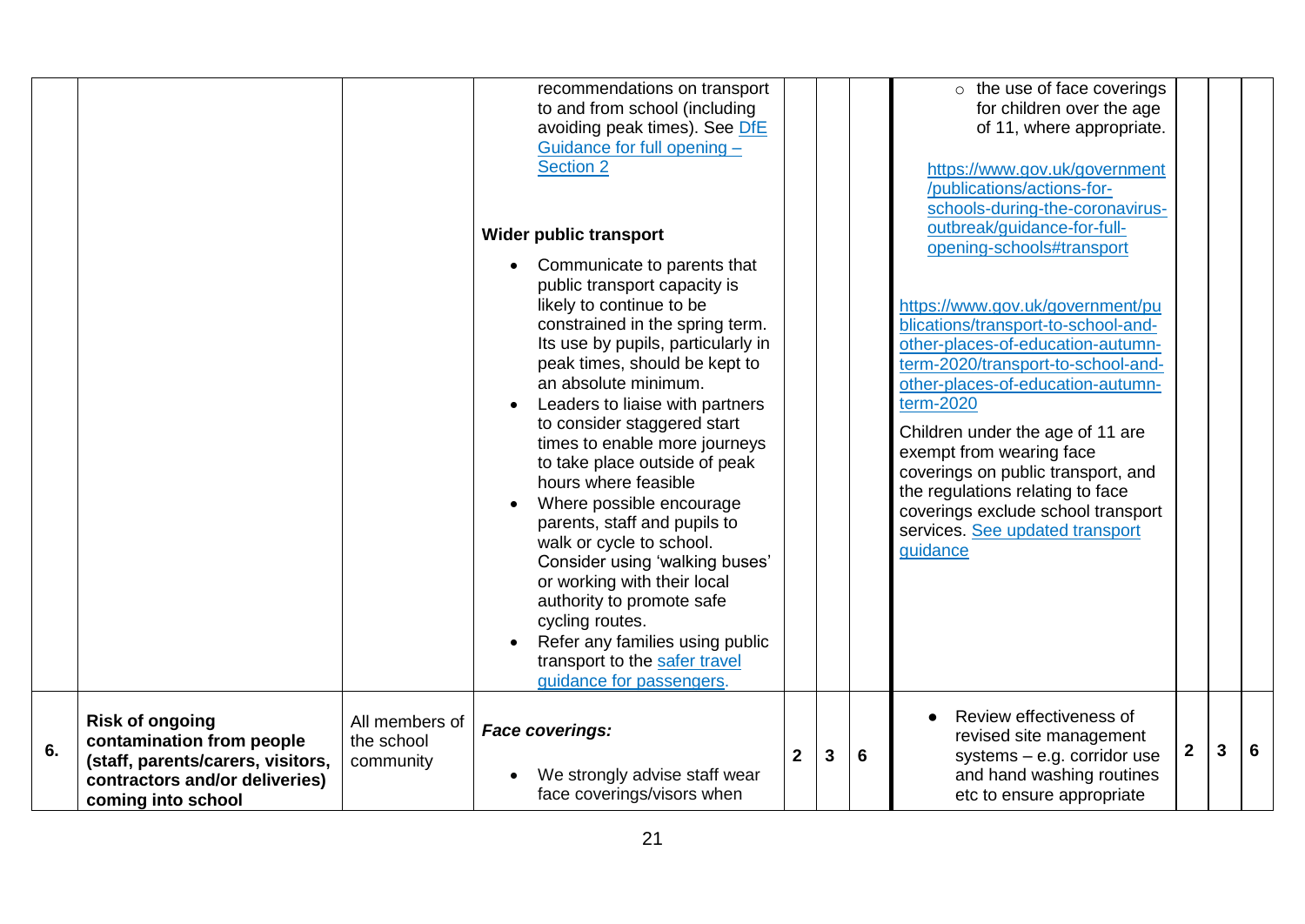|  | working with children and when<br>moving around the building.                                                                                                                                             | social distancing for any<br>visitors. |  |
|--|-----------------------------------------------------------------------------------------------------------------------------------------------------------------------------------------------------------|----------------------------------------|--|
|  | Ensure contractors, school<br>meal providers, milk providers<br>and fruit providers can fulfil all<br>risk assessment requirements                                                                        |                                        |  |
|  | Contractors aware of any<br>changes to school day $-$ e.g.<br>staggered lunchtimes                                                                                                                        |                                        |  |
|  | Minimise any visitors to the<br>school and clear messages<br>shared about social distancing<br>procedures for adults. Ensure<br>record are kept of all visitors;<br>names, dates, and contact<br>details. |                                        |  |
|  | All contractors, parents and<br>other visitors to school are<br>required to wear face<br>coverings. Disposable masks<br>are available in the front<br>entrance.                                           |                                        |  |
|  | Ensure that the school<br>engages with local<br>immunisation services and<br>programmes as normal                                                                                                         |                                        |  |
|  | Parents and carers bringing or<br>collecting pupils during the day<br>phone ahead and arrange to<br>drop/collect safely and not<br>enter the site if possible                                             |                                        |  |
|  | Strict handwashing procedures<br>in place as soon as                                                                                                                                                      |                                        |  |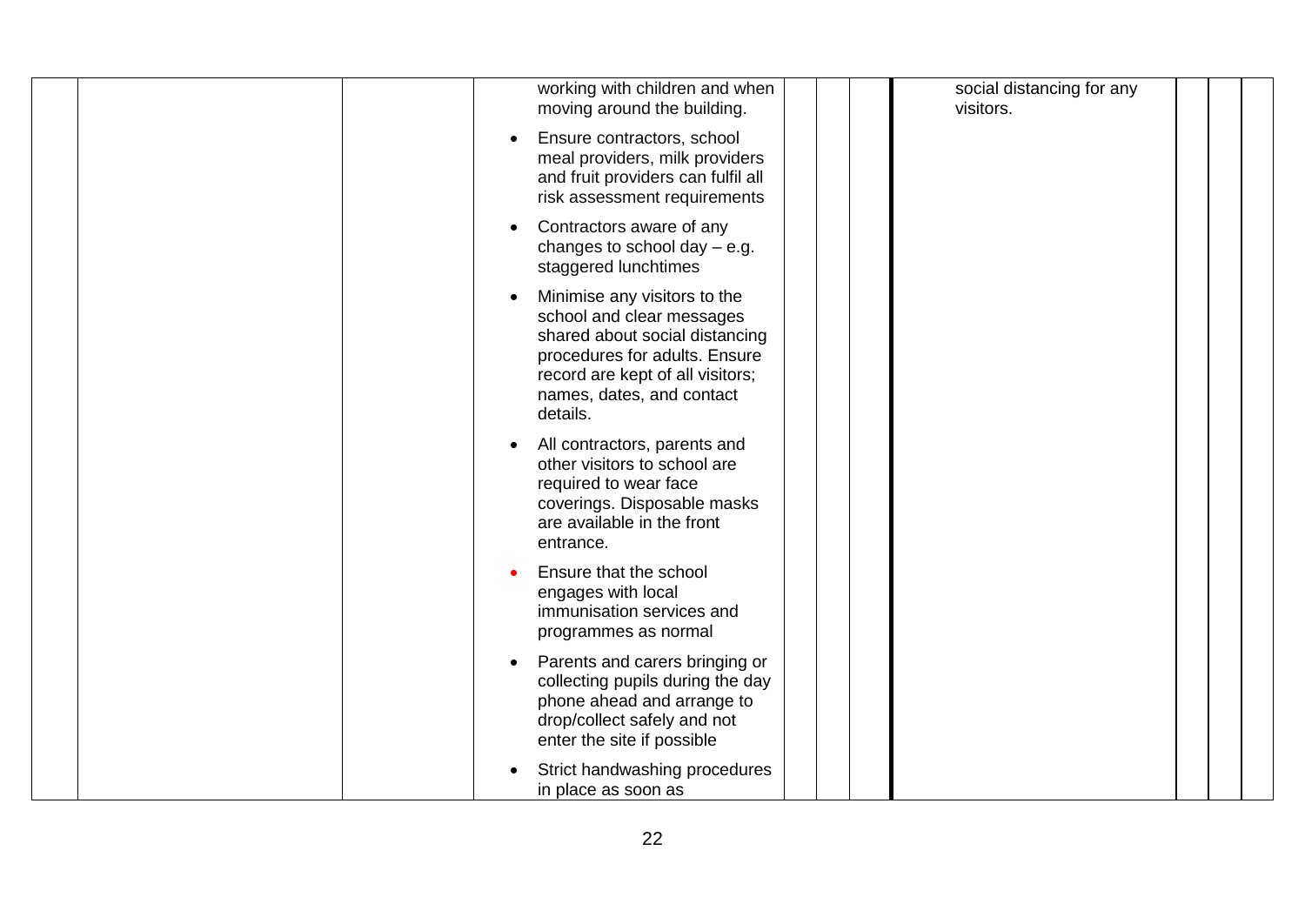|    |                                                                                                                   |                                           | pupils/staff/visitors/contractors<br>arrive in school<br>Ensure the DfE guidance for<br><b>Health and Safety</b><br>https://www.gov.uk/governmen<br>t/publications/health-and-<br>safety-advice-for-<br>schools/responsibilities-and-<br>duties-for-schools is adhered<br>to.<br>For any staff member or pupil<br>who feels unwell, check for |             |   |   |
|----|-------------------------------------------------------------------------------------------------------------------|-------------------------------------------|-----------------------------------------------------------------------------------------------------------------------------------------------------------------------------------------------------------------------------------------------------------------------------------------------------------------------------------------------|-------------|---|---|
|    |                                                                                                                   |                                           | recognised symptoms of<br>COVID-19. Public Health<br>England advise routinely taking<br>the temperature of pupils is not<br>recommended as it is an<br>unreliable method for<br>identifying coronavirus<br>(COVID-19).                                                                                                                        |             |   |   |
|    |                                                                                                                   |                                           | Isolate and send children and<br>staff home immediately if they<br>display symptoms (See section<br>7 below)<br>A copy of the COVID-19<br>specific risk assessment for<br>catering and cleaning<br>contractors is kept by the<br>school                                                                                                       |             |   |   |
| 7. | <b>Risk that contamination</b><br>exists within the school<br>environment due to<br>ineffective hygiene measures. | All members of<br>the school<br>community | Site staff follow DfE Planning<br>Guidance for full reopening -<br>Enhanced cleaning<br>$\mathbf 2$<br>6<br>3<br><b>Section 2 School Operations</b><br>schedule in place to ensure<br>and are aware of the COVID-<br>effective hygiene standards                                                                                              | $\mathbf 1$ | 3 | 3 |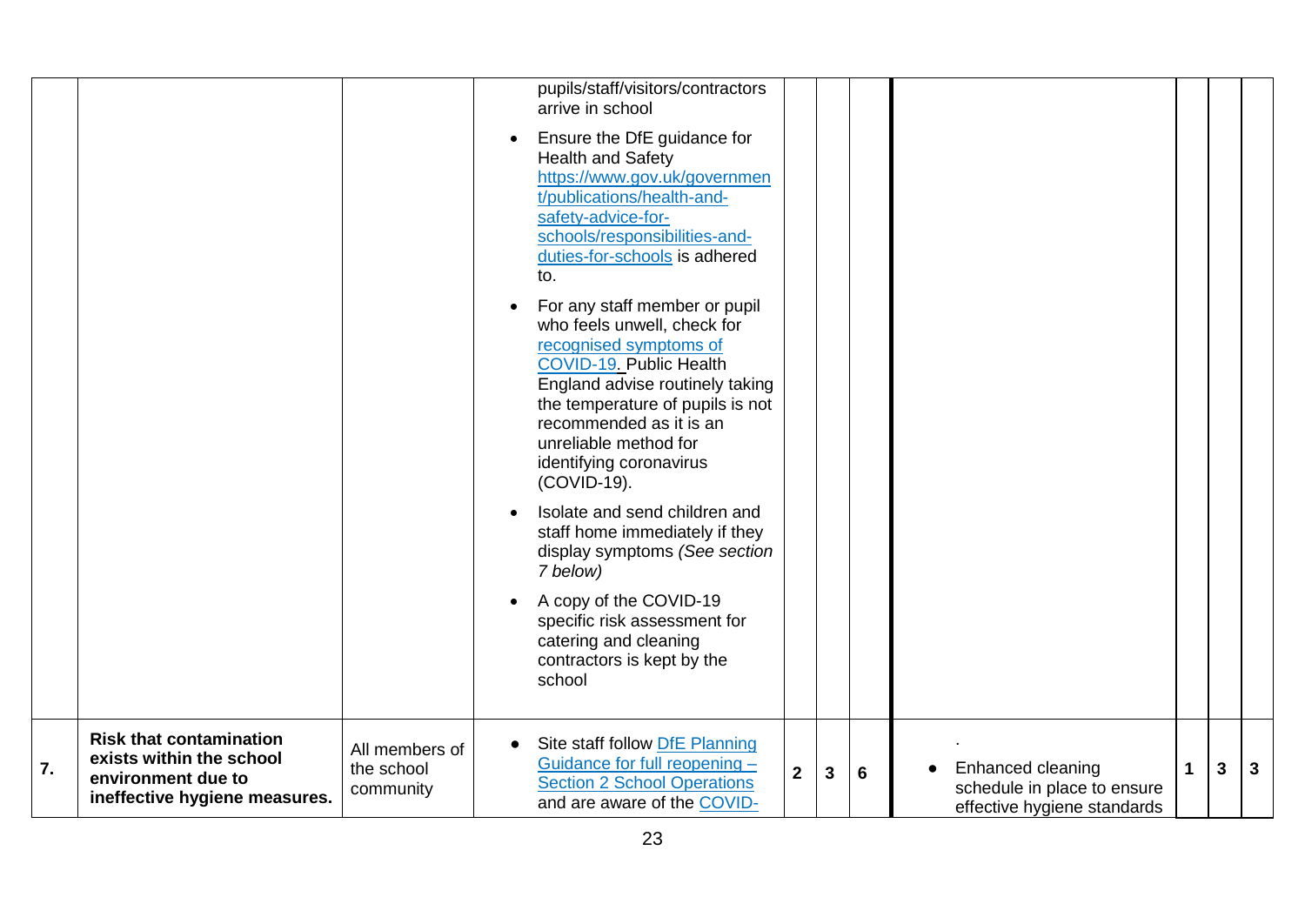| 19: cleaning of non-healthcare<br>settings guidance which should<br>be followed when there is a<br>suspected or confirmed case                                                                                                                                                                                  | and comply with latest<br>guidance |  |
|-----------------------------------------------------------------------------------------------------------------------------------------------------------------------------------------------------------------------------------------------------------------------------------------------------------------|------------------------------------|--|
| With all children in school, all<br>frequently touched surfaces,<br>equipment, toilets, door<br>handles, and toilets used<br>during the day will need to be<br>cleaned thoroughly each day.                                                                                                                     |                                    |  |
| All handwashing sinks, soap<br>dispensers, hand gel etc are<br>checked 3 times a day to<br>ensure stock levels are<br>adequate                                                                                                                                                                                  |                                    |  |
| Inspect daily to ensure<br>good/effective hygiene levels                                                                                                                                                                                                                                                        |                                    |  |
| Ensure resources shared<br>between classes or bubbles,<br>(e.g. sports, art and science<br>equipment) is cleaned<br>frequently. It MUST be<br>meticulously cleaned between<br>its use by different bubbles or<br>rotated to allow it to be left<br>unused and out of reach 48<br>hours (72 hours for plastics). |                                    |  |
| Any books that go between<br>home and school are<br>quarantined for 72 hours                                                                                                                                                                                                                                    |                                    |  |
| Equipment such as books and<br>games, are regularly cleaned<br>along with all touched<br>surfaces.                                                                                                                                                                                                              |                                    |  |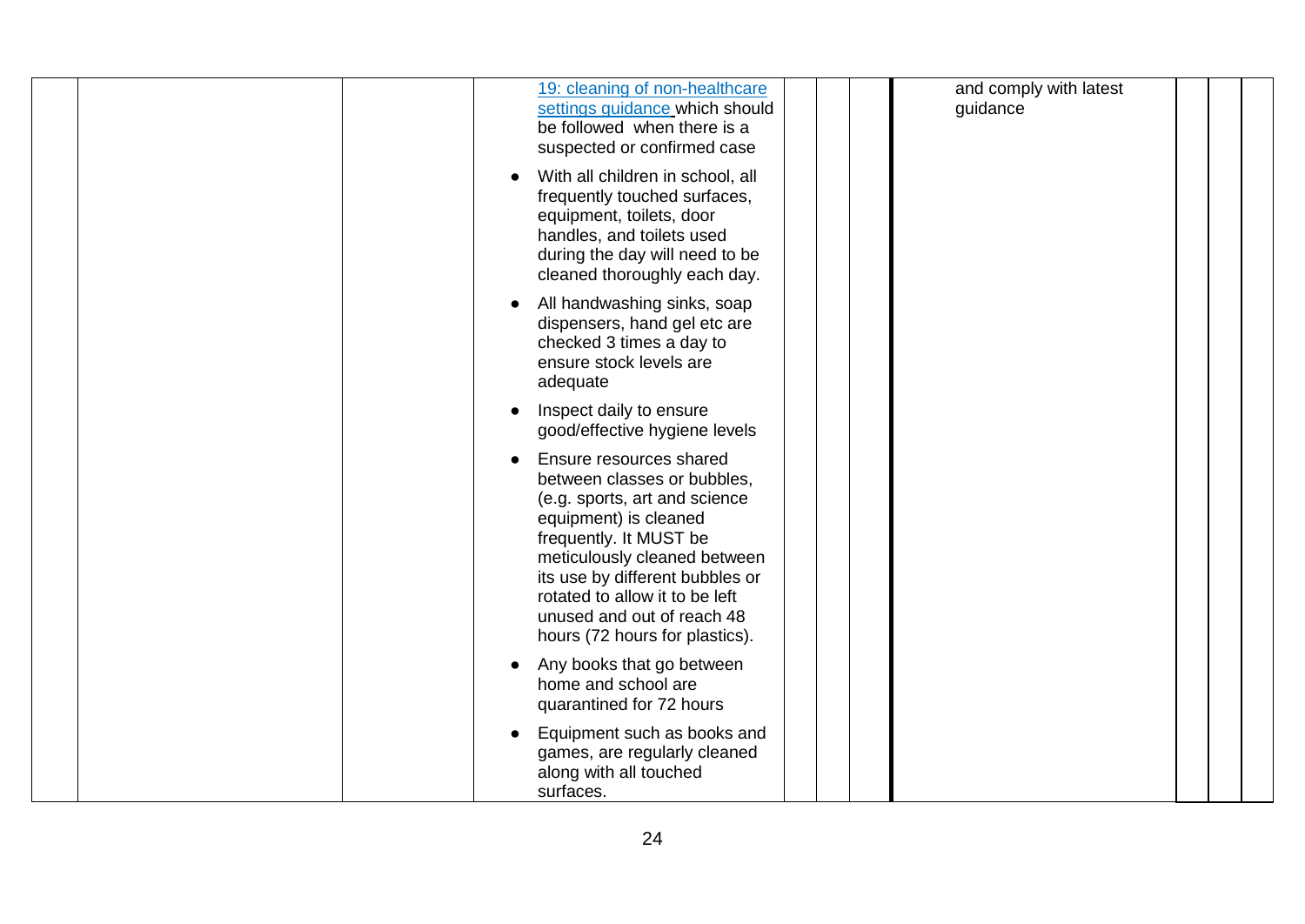|    |                                                                                                                                                                                                          |                                           | Outdoor play equipment is not<br>shared across bubbles.<br>Ensure frequent enhanced<br>cleaning of surfaces that pupils<br>are frequently touching, such<br>as toys, books, desks, chairs,<br>doors, sinks, toilets, light<br>switches, bannisters each day,<br>using standard cleaning<br>products by school staff and by<br>cleaners.                                                                                                                                                                                                                                                                                                                                                                                                                                          |   |              |   |                                                                                                                                                                                                                                                                                                                                                                                                                                                                                          |   |   |
|----|----------------------------------------------------------------------------------------------------------------------------------------------------------------------------------------------------------|-------------------------------------------|----------------------------------------------------------------------------------------------------------------------------------------------------------------------------------------------------------------------------------------------------------------------------------------------------------------------------------------------------------------------------------------------------------------------------------------------------------------------------------------------------------------------------------------------------------------------------------------------------------------------------------------------------------------------------------------------------------------------------------------------------------------------------------|---|--------------|---|------------------------------------------------------------------------------------------------------------------------------------------------------------------------------------------------------------------------------------------------------------------------------------------------------------------------------------------------------------------------------------------------------------------------------------------------------------------------------------------|---|---|
| 8. | <b>Risk of transmission from</b><br>pupils and staff who have<br>been in contact with the virus<br>and/or are showing signs of<br>having the virus (a new,<br>continuous cough or a high<br>temperature) | All members of<br>the school<br>community | Schools MUST ensure they<br>understand the NHS Test and Trace<br>process and how to contact the local<br><b>Public Health England health</b><br>protection team. (see contact details<br>on the first page of this document)<br>Leaders to ensure staff and<br>parents understand their<br>responsibility should they be<br>showing symptoms of COVID-<br>19 to be ready and willing to:<br>book a test, provide details of<br>who they have been in close<br>contact with and to then self-<br>isolate in line with current<br>government guidance<br>If anyone in the school<br>becomes unwell with a new<br>and persistent cough or a high<br>temperature, or has a loss of or<br>change in, their normal sense<br>of taste or smell (anosmia),<br>they must be sent home and | 3 | $\mathbf{3}$ | 9 | Arrange for deep clean of<br>medical room and other<br>facilities as necessary<br>before they are used again.<br>The updated cleaning of<br>non-healthcare settings<br>guidance describes the<br>cleaning required, the<br>appropriate disposal of<br>materials, the cleaning of<br>equipment and hard<br>surfaces, and the personal<br>protective equipment (PPE)<br>that should be worn.<br>Revise plans and PPE<br>supplies in the light of<br>experience or any updated<br>quidance. | 3 | 3 |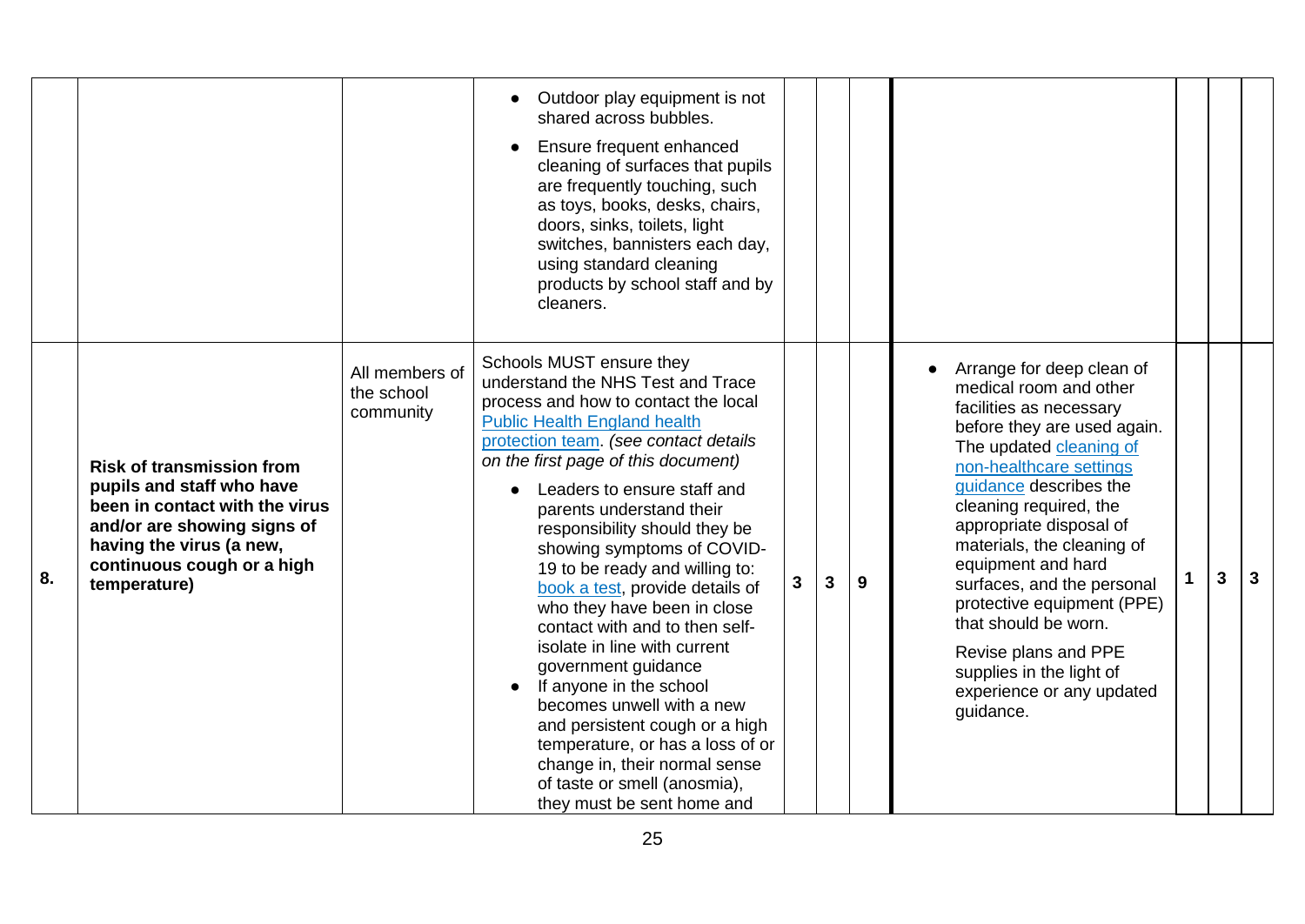| advised to follow <b>guidance</b> for<br>households with possible or<br>confirmed coronavirus (COVID-<br>19) infection, which sets out<br>that they should self-isolate for<br>that day and the following 10<br>full days and should arrange to<br>have a test to see if they have<br>coronavirus (COVID-19).<br>Other members of their<br>household (including any<br>siblings) should self-isolate<br>starting from the day the<br>individual's symptoms started<br>(or the day their test was taken<br>if they did not have symptoms,<br>whether this was an LFD or<br>PCR test), and the next 10 full<br>days. |
|--------------------------------------------------------------------------------------------------------------------------------------------------------------------------------------------------------------------------------------------------------------------------------------------------------------------------------------------------------------------------------------------------------------------------------------------------------------------------------------------------------------------------------------------------------------------------------------------------------------------|
| Revise plans and source<br>suitable PPE supplies (e.g. non<br>latex gloves preferable) to be<br>used by:<br>the supervising member<br>$\circ$                                                                                                                                                                                                                                                                                                                                                                                                                                                                      |
| of staff if a 2m distance<br>cannot be maintained<br>during isolation of an<br>unwell child onsite.                                                                                                                                                                                                                                                                                                                                                                                                                                                                                                                |
| staff caring for pupils<br>$\circ$<br>with routine intimate<br>care needs that involve<br>the use of PPE                                                                                                                                                                                                                                                                                                                                                                                                                                                                                                           |
| The plan should identify any<br>likelihood of behavioural,                                                                                                                                                                                                                                                                                                                                                                                                                                                                                                                                                         |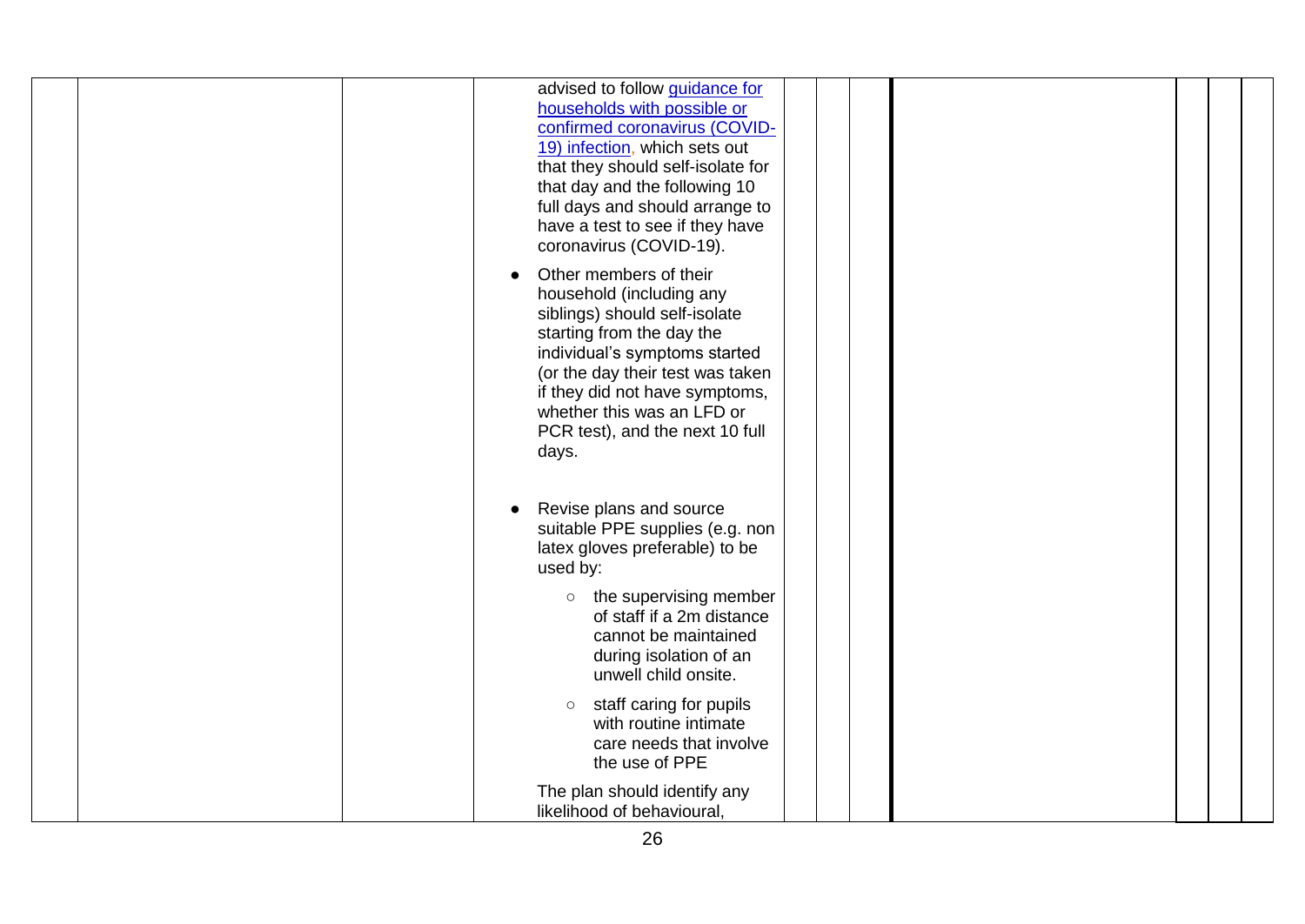| SEND and possible use of<br>restraint issues etc that may<br>apply                                                                                                                                                                                                                                                                                                                   |
|--------------------------------------------------------------------------------------------------------------------------------------------------------------------------------------------------------------------------------------------------------------------------------------------------------------------------------------------------------------------------------------|
| If anyone becomes unwell with<br>signs of COVID-19 they must<br>be sent home and households<br>advised to follow the COVID-<br>19: guidance for households<br>with possible coronavirus<br>infection guidance                                                                                                                                                                        |
| Isolate the pupil / member of<br>staff immediately to Head's<br>office. If appropriate arrange<br>adult supervision in line with<br>guidelines. Ideally open a<br>window for ventilation.<br>Separate bathroom facilities<br>should be used if necessary -<br>disabled toilet opposite main<br>office- which should then be<br>cleaned and disinfected before<br>use by anyone else. |
| Employers have a duty of care<br>for all staff and should ensure<br>that staff who are sent home<br>displaying symptoms of<br>COVID-19 are tested as soon<br>as practicably possible.<br>Headteachers should<br>communicate to staff that if<br>they are displaying symptoms<br>they should be tested 'as soon<br>as practicably possible.'                                          |
| For schools that purchase the<br>HR Advisory Service, further<br>information can be accessed                                                                                                                                                                                                                                                                                         |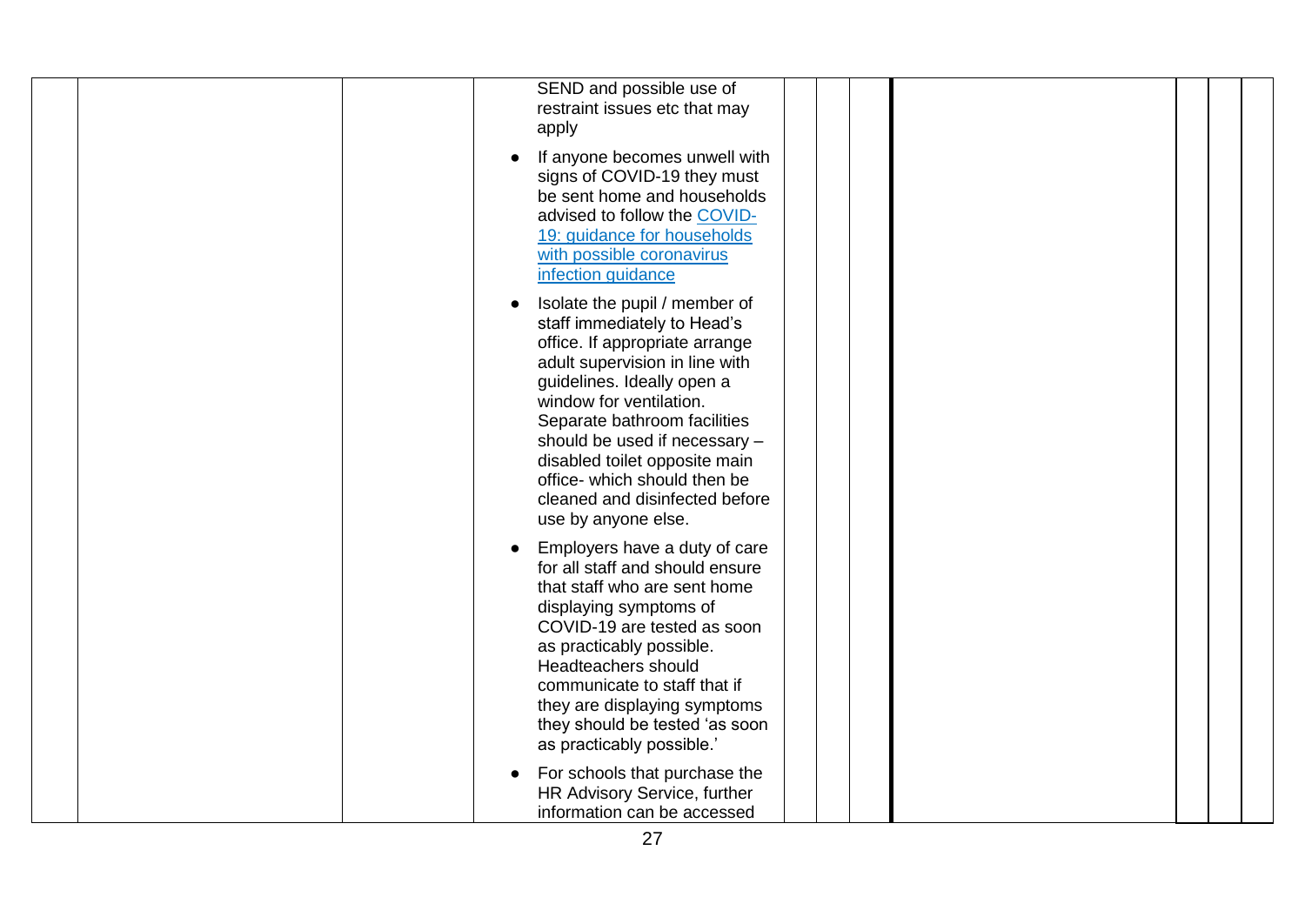| here or through their<br>designated HR Consultant<br>https://www.cipd.co.uk/knowled<br>ge/culture/well-<br>being/supporting-mental-<br>health-workplace-return                                                                                                                                                                                                                                                                                                                                                                                                       |
|----------------------------------------------------------------------------------------------------------------------------------------------------------------------------------------------------------------------------------------------------------------------------------------------------------------------------------------------------------------------------------------------------------------------------------------------------------------------------------------------------------------------------------------------------------------------|
| If school is notified of a positive<br>$\bullet$<br>COVID19 test result for a<br>member of staff or a pupil, we<br>must contact the DfE Helpline<br>on 0800 046 8687 and select<br>option 1 for advice on the<br>action to take in response to a<br>positive case. You will be put<br>through to a team of advisers<br>who will inform you what action<br>is needed based on the latest<br>public health advice. If,<br>following triage, further expert<br>advice is required the adviser<br>will escalate your call to the<br>PHE local health protection<br>team. |
| Schools need to take swift<br>action when they become<br>aware that someone who has<br>attended has tested positive for<br>Covid-19. Schools can contact<br>the dedicated advice service<br>introduced by Public Health<br>England (PHE) and delivered<br>by the NHS Business Service<br>Authority and can be reached<br>calling the DFE Helpline on                                                                                                                                                                                                                 |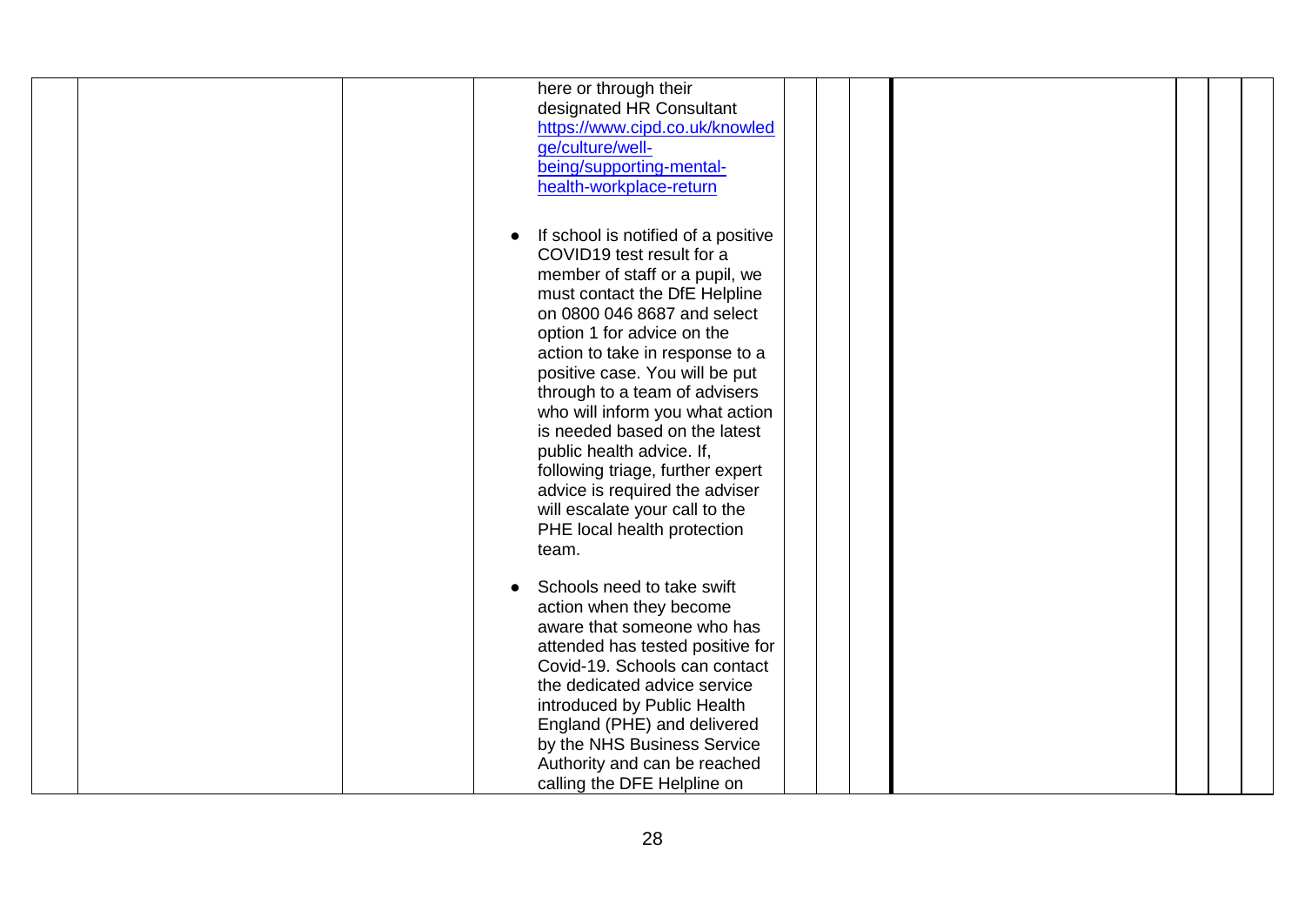| 0800 046 8687 and selecting                                                                                                                                                                                                                                                                                                                                                                                                                                                                          |
|------------------------------------------------------------------------------------------------------------------------------------------------------------------------------------------------------------------------------------------------------------------------------------------------------------------------------------------------------------------------------------------------------------------------------------------------------------------------------------------------------|
| option 1.<br>PHE will conduct a rapid risk<br>assessment and advise the<br>school on the actions to take<br>including the definitive advice<br>on who must be sent home.<br>Should this be the case PHE<br>will provide a template letter to                                                                                                                                                                                                                                                         |
| inform parents and staff.<br>In line with government<br>guidance school MUST not<br>share the names or details of<br>people with COVID-19 unless<br>essential to protect others                                                                                                                                                                                                                                                                                                                      |
| If school should have two or<br>more confirmed cases within<br>14 days, or there is an overall<br>rise in sickness absence where<br>coronavirus (COVID-19) is<br>suspected, it may indicate an<br>outbreak. Leaders MUST<br>continue to work with their local<br>health protection team who will<br>be able to advise if additional<br>action is required. This may<br>include recommending a larger<br>number of pupil's self-isolate<br>as a precautionary measure.<br>Call Surrey & Sussex Health |
| Protection Team (HPT) on 0344 225                                                                                                                                                                                                                                                                                                                                                                                                                                                                    |
| 3861 (0844 967 0069 out of hours) if:                                                                                                                                                                                                                                                                                                                                                                                                                                                                |
| 10% (or more) of a bubble is<br>affected within 14 days - for<br>example, if there are 3 or more                                                                                                                                                                                                                                                                                                                                                                                                     |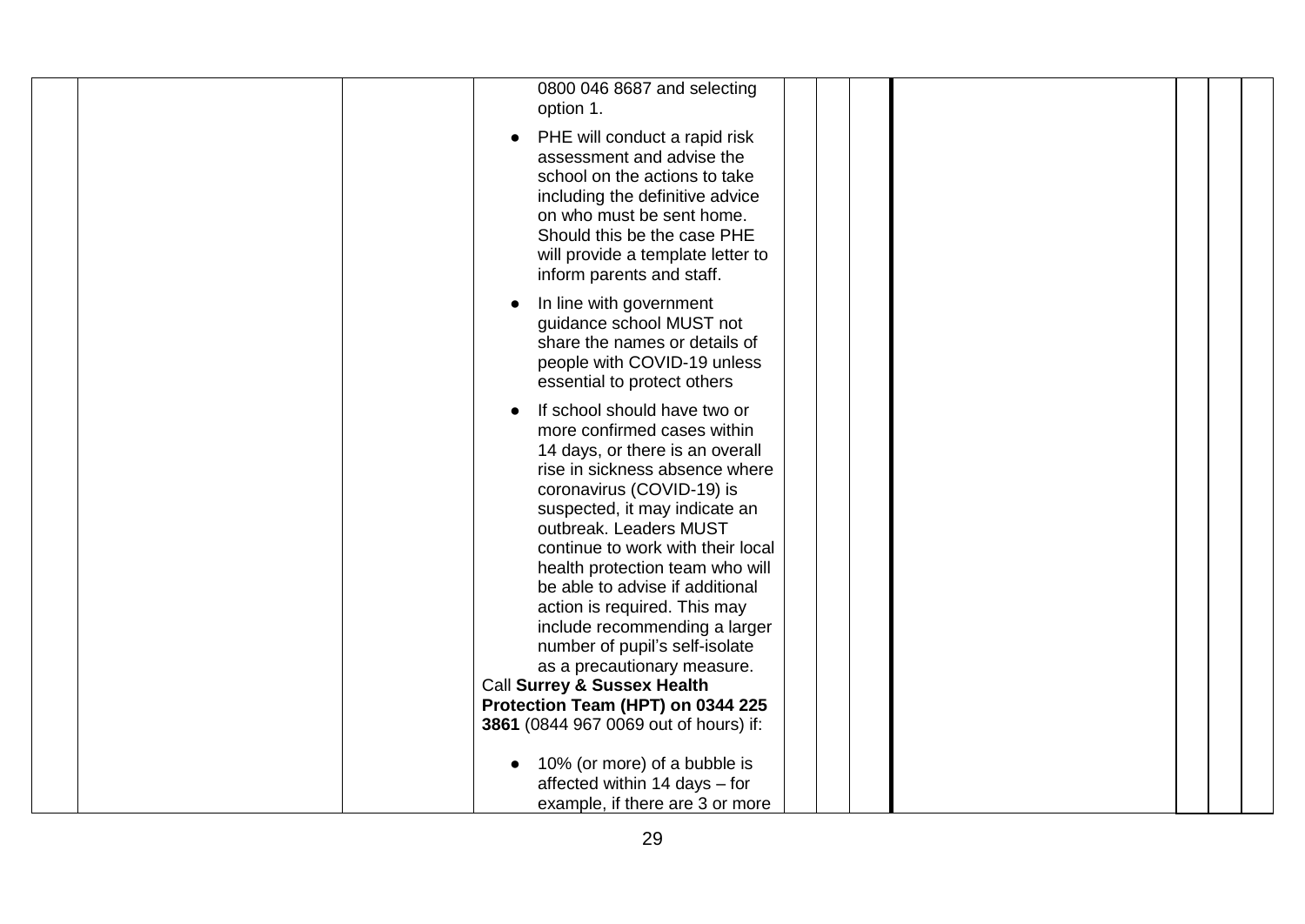|    |                             |                         | confirmed cases of COVID-19<br>in a bubble of 30 people<br>10% (or more) of staff are<br>$\bullet$<br>affected within 14 days - for<br>example, if there are 6 or more<br>confirmed cases of COVID-19<br>in a staff of 60<br>3 (or more) bubbles within your<br>$\bullet$<br>school/setting contain at least<br>one confirmed case |  |                                                                                                                                                                                                                                                                                                                                                                                                                                                                                                                                                    |  |  |
|----|-----------------------------|-------------------------|------------------------------------------------------------------------------------------------------------------------------------------------------------------------------------------------------------------------------------------------------------------------------------------------------------------------------------|--|----------------------------------------------------------------------------------------------------------------------------------------------------------------------------------------------------------------------------------------------------------------------------------------------------------------------------------------------------------------------------------------------------------------------------------------------------------------------------------------------------------------------------------------------------|--|--|
| 9. | <b>Contingency planning</b> | All pupils and<br>staff | Ensure that contingency plans are in<br>place, being reviewed and updated                                                                                                                                                                                                                                                          |  | Leaders and governors<br>should devise contingency<br>plans to cover a potential<br>local outbreak. In such an<br>event the PHE health<br>protection team or local<br>authority may advise a<br>school or number of<br>schools to close temporarily<br>to help control<br>transmission.<br>See LA model<br><b>Contingency Plan</b><br>(available via the Message<br>Board). In addition the DfE<br>full return to school<br>$guidance - section 5$<br>outlines the scope required<br>and provides links to<br>resources to support these<br>plans. |  |  |